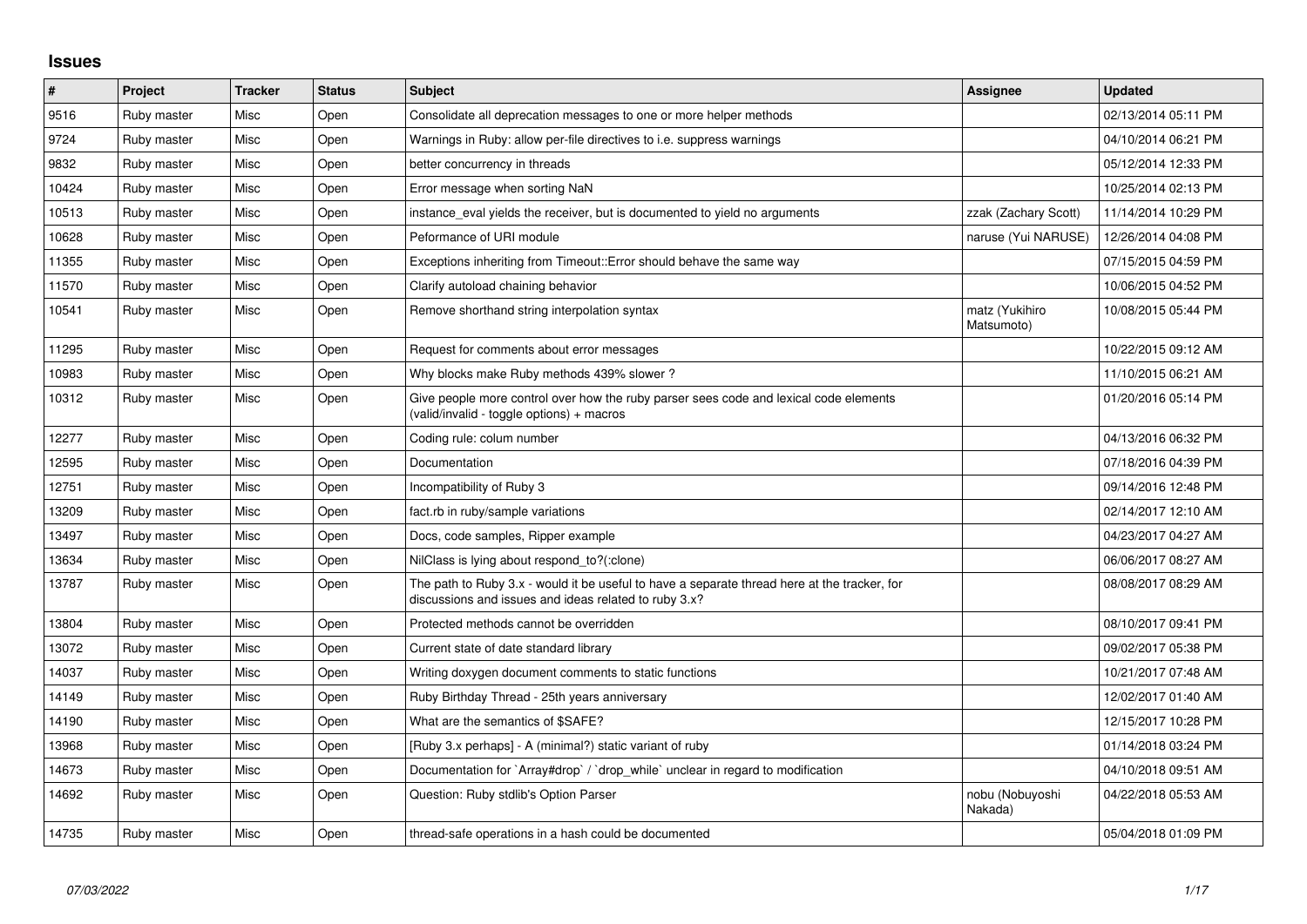| $\sharp$ | Project     | <b>Tracker</b> | <b>Status</b> | <b>Subject</b>                                                                                                                      | <b>Assignee</b>                | <b>Updated</b>      |
|----------|-------------|----------------|---------------|-------------------------------------------------------------------------------------------------------------------------------------|--------------------------------|---------------------|
| 14760    | Ruby master | Misc           | Open          | cross-thread IO#close semantics                                                                                                     | matz (Yukihiro<br>Matsumoto)   | 05/17/2018 08:21 AM |
| 14768    | Ruby master | Misc           | Open          | Add documentation for    and &&                                                                                                     |                                | 05/17/2018 09:45 AM |
| 14770    | Ruby master | Misc           | Open          | [META] DevelopersMeeting                                                                                                            |                                | 05/17/2018 12:28 PM |
| 14825    | Ruby master | Misc           | Open          | When redefining 'attr_xx' methods the visibility becomes 'public'                                                                   |                                | 06/05/2018 05:57 AM |
| 10783    | Ruby master | Misc           | Open          | String#concat has an "appending" behavior                                                                                           |                                | 08/08/2018 03:08 AM |
| 15136    | Ruby master | Misc           | Open          | Fix - Wparentheses warnings                                                                                                         |                                | 09/20/2018 09:41 AM |
| 15224    | Ruby master | Misc           | Open          | [DOCs] Minor inconsistency in class Array #initialize_copy -<br>https://ruby-doc.org/core-2.5.1/Array.html#method-i-initialize_copy |                                | 10/13/2018 02:26 PM |
| 15249    | Ruby master | Misc           | Open          | Documentation for attr_accessor and attr_reader should be corrected                                                                 |                                | 10/23/2018 08:09 PM |
| 15202    | Ruby master | Misc           | Open          | Adding Coverity Scan to CI to see the result casually                                                                               |                                | 10/25/2018 10:50 AM |
| 15007    | Ruby master | Misc           | Open          | Let all Init_xxx and extension APIs frequently called from init code paths be considered cold                                       | naruse (Yui NARUSE)            | 12/06/2018 11:05 AM |
| 15402    | Ruby master | Misc           | Open          | Shrinking excess retained memory of container types on promotion to uncollectible                                                   |                                | 12/11/2018 08:43 PM |
| 15418    | Ruby master | Misc           | Open          | Date.parse('2018')                                                                                                                  |                                | 12/15/2018 09:17 PM |
| 15431    | Ruby master | Misc           | Open          | Hashes and arrays should not require commas to seperate values when using new lines                                                 |                                | 12/18/2018 11:05 AM |
| 15510    | Ruby master | Misc           | Open          | Easter egg in Thread.handle_interrupt                                                                                               |                                | 01/05/2019 11:53 PM |
| 15514    | Ruby master | Misc           | Open          | Add documentation for implicit array decomposition                                                                                  |                                | 01/10/2019 04:43 PM |
| 15568    | Ruby master | Misc           | Open          | TracePoint(:raise)#parameters raises RuntimeError                                                                                   |                                | 01/27/2019 12:02 AM |
| 15654    | Ruby master | Misc           | Open          | Documentation for Complex is wrong or misleading                                                                                    |                                | 03/11/2019 11:55 AM |
| 11783    | Ruby master | Misc           | Open          | Do you have any idea if you have a budgets?                                                                                         |                                | 05/16/2019 09:06 PM |
| 15744    | Ruby master | Misc           | Open          | Improvement needed to documentation of 'Literals'                                                                                   |                                | 06/24/2019 02:27 AM |
| 15802    | Ruby master | Misc           | Open          | Reduce the minimum string buffer size from 127 to 63 bytes                                                                          | ko1 (Koichi Sasada)            | 07/30/2019 04:04 AM |
| 16130    | Ruby master | Misc           | Open          | [Discussion / Ideas] Finding a good name for the concept of/behind guilds - primarily the NAME                                      |                                | 08/27/2019 04:00 PM |
| 16160    | Ruby master | Misc           | Open          | Lazy init thread local storage                                                                                                      |                                | 09/22/2019 01:55 AM |
| 16235    | Ruby master | Misc           | Open          | ENV assoc spec test does not test invalid name                                                                                      |                                | 10/05/2019 10:53 PM |
| 16114    | Ruby master | Misc           | Open          | Naming of "beginless range"                                                                                                         |                                | 10/08/2019 03:06 PM |
| 16157    | Ruby master | Misc           | Open          | What is the correct and *portable* way to do generic delegation?                                                                    |                                | 10/15/2019 04:28 PM |
| 16267    | Ruby master | Misc           | Open          | MinGW CI - add to Actions ?                                                                                                         |                                | 10/21/2019 01:10 AM |
| 16346    | Ruby master | Misc           | Open          | Confusing macro name: RUBY_MARK_NO_PIN_UNLESS_NULL                                                                                  |                                | 11/13/2019 07:39 AM |
| 16188    | Ruby master | Misc           | Open          | What are the performance implications of the new keyword arguments in 2.7 and 3.0?                                                  | jeremyevans0 (Jeremy<br>Evans) | 11/27/2019 04:45 PM |
| 16396    | Ruby master | Misc           | Open          | What is the reason for this behaviour of Find.find?                                                                                 |                                | 12/09/2019 02:51 PM |
| 16408    | Ruby master | Misc           | Open          | Ruby docs list incorrect method signatures for PTY::getpty/PTY::spawn                                                               |                                | 12/12/2019 05:12 PM |
| 16464    | Ruby master | Misc           | Open          | Which core objects should support deconstruct/deconstruct_keys?                                                                     |                                | 12/30/2019 07:54 AM |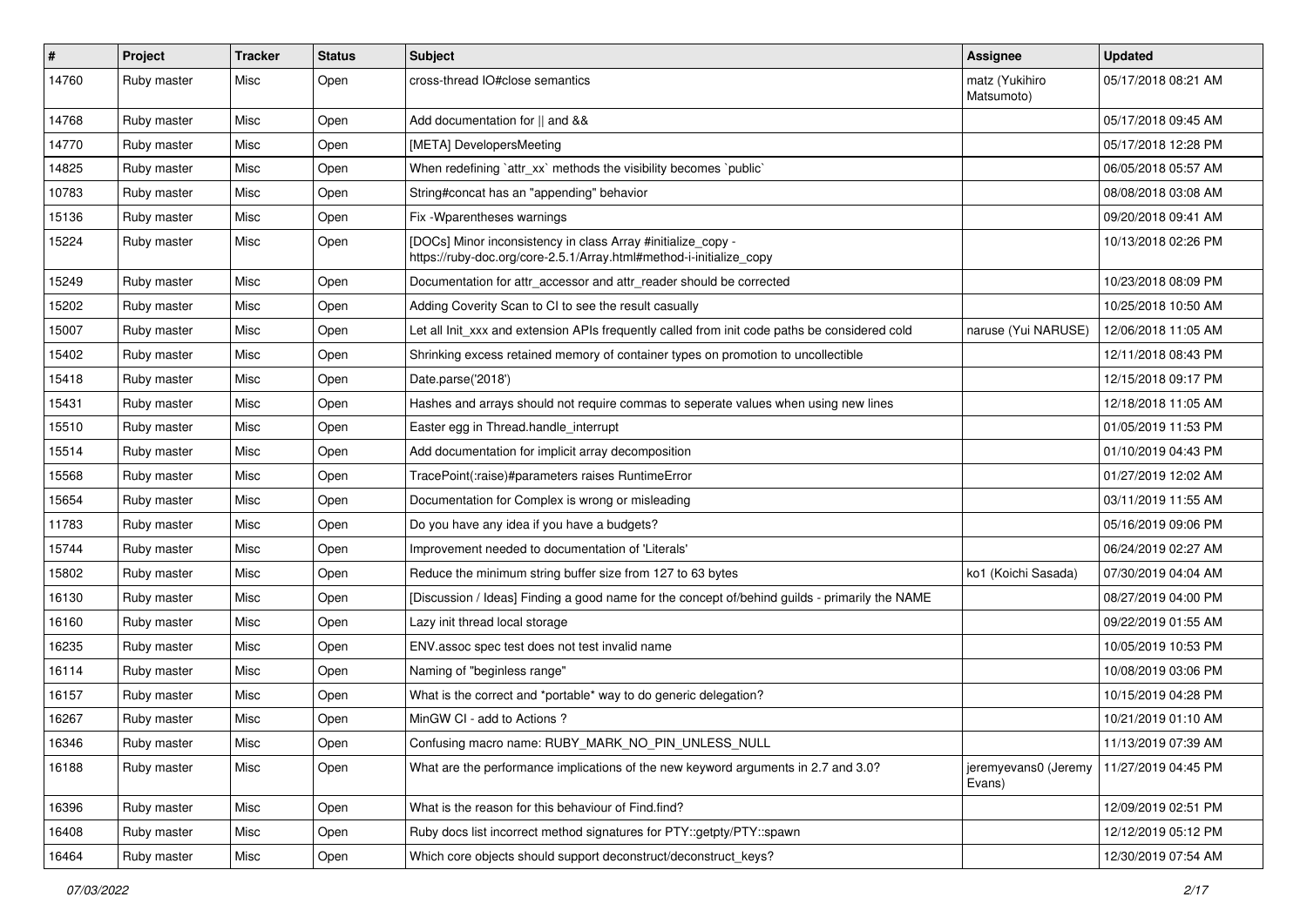| $\vert$ # | Project     | <b>Tracker</b> | <b>Status</b> | Subject                                                                                                                    | Assignee                  | Updated             |
|-----------|-------------|----------------|---------------|----------------------------------------------------------------------------------------------------------------------------|---------------------------|---------------------|
| 16507     | Ruby master | Misc           | Open          | $=$ vs include? or match?                                                                                                  |                           | 01/12/2020 11:27 PM |
| 16487     | Ruby master | Misc           | Open          | Potential for SIMD usage in ruby-core                                                                                      |                           | 01/16/2020 05:25 AM |
| 16629     | Ruby master | Misc           | Open          | ruby-loco now built & saved on GitHub, both mingw & mswin builds                                                           |                           | 02/12/2020 01:53 PM |
| 16659     | Ruby master | Misc           | Open          | Documentation on Regexp missing for absence pattern (?~pat)                                                                |                           | 02/27/2020 04:16 PM |
| 16671     | Ruby master | Misc           | Open          | <b>BASERUBY</b> version policy                                                                                             |                           | 03/05/2020 01:11 AM |
| 16678     | Ruby master | Misc           | Open          | Array#values_at has unintuitive behavior when supplied a range starting with negative index                                |                           | 03/09/2020 02:06 PM |
| 16750     | Ruby master | Misc           | Open          | Change typedef of VALUE for better type checking                                                                           |                           | 04/03/2020 02:34 AM |
| 16803     | Ruby master | Misc           | Open          | Discussion: those internal macros reside in public API headers                                                             |                           | 05/14/2020 12:27 PM |
| 16895     | Ruby master | Misc           | Open          | Request for cooperation: Try your applications/libraries with master branch and debug options                              |                           | 05/15/2020 11:51 PM |
| 17053     | Ruby master | Misc           | Open          | RDoc for Hash Keys                                                                                                         |                           | 07/28/2020 01:21 AM |
| 17137     | Ruby master | Misc           | Open          | Cooperation on maintaining official docker ruby images                                                                     |                           | 09/02/2020 05:03 PM |
| 17154     | Ruby master | Misc           | Open          | Update Pathname Documentation to Clarify Expected Behavior                                                                 | akr (Akira Tanaka)        | 09/05/2020 01:18 PM |
| 17174     | Ruby master | Misc           | Open          | "Error relocating, symbol not found" error when compiling a native extension on Alpine with Ruby<br>$>=2.4$                |                           | 10/06/2020 11:19 AM |
| 17199     | Ruby master | Misc           | Open          | id outputed by inspect and to_s output does not allow to find actual object_id and vice-versa                              |                           | 10/20/2020 09:35 PM |
| 17309     | Ruby master | Misc           | Open          | URI escape being deprecated, yet there is no replacement                                                                   |                           | 11/11/2020 12:52 AM |
| 17390     | Ruby master | Misc           | Open          | Class and method-level docs for Ractor                                                                                     |                           | 12/13/2020 06:33 PM |
| 17399     | Ruby master | Misc           | Open          | Are endless methods experimental?                                                                                          |                           | 12/22/2020 07:05 PM |
| 17422     | Ruby master | Misc           | Open          | 3.0 documentation problems tracking ticket                                                                                 |                           | 12/24/2020 12:51 PM |
| 16436     | Ruby master | Misc           | Open          | hash missing #last method, make it not so consistent (it has #first)                                                       |                           | 01/06/2021 09:47 AM |
| 17565     | Ruby master | Misc           | Open          | Prefer use of access(2) in rb_file_load_ok() to check for existence of require'd files                                     |                           | 01/21/2021 08:52 PM |
| 17569     | Ruby master | Misc           | Open          | uri lib maintainership                                                                                                     | akr (Akira Tanaka)        | 01/23/2021 10:42 AM |
| 17586     | Ruby master | Misc           | Open          | Please run Windows CI in all std-lib repos                                                                                 |                           | 01/28/2021 02:34 PM |
| 17591     | Ruby master | Misc           | Open          | Test frameworks and REPLs do not show deprecation warnings by default                                                      |                           | 02/17/2021 09:06 AM |
| 17637     | Ruby master | Misc           | Open          | Endless ranges with 'nil' boundary weird behavior                                                                          |                           | 02/19/2021 07:57 AM |
| 17815     | Ruby master | Misc           | Open          | Snapcraft Ruby plugin                                                                                                      |                           | 04/20/2021 07:59 PM |
| 17829     | Ruby master | Misc           | Open          | Clang/LLVM correctness of x64-mingw32 build (`shorten-64-to-32` warnings)                                                  |                           | 04/26/2021 04:23 PM |
| 17683     | Ruby master | Misc           | Open          | Current status of beginless range (experimental or not)                                                                    |                           | 06/05/2021 07:22 AM |
| 18068     | Ruby master | Misc           | Open          | Silence LoadError only if it is for rubygems itself                                                                        | hsbt (Hiroshi<br>SHIBATA) | 08/08/2021 02:21 PM |
| 18082     | Ruby master | Misc           | Open          | FileUtils.remove_entry_secure has inconsistent document                                                                    |                           | 08/17/2021 04:26 PM |
| 18150     | Ruby master | Misc           | Open          | Proposal: Deprecate leading zero syntax to declare octals, since it's extremely confusing (and<br>Python 3 removed it too) |                           | 09/04/2021 03:21 AM |
| 18248     | Ruby master | Misc           | Open          | Add Feature Triaging Guide                                                                                                 |                           | 10/12/2021 03:21 PM |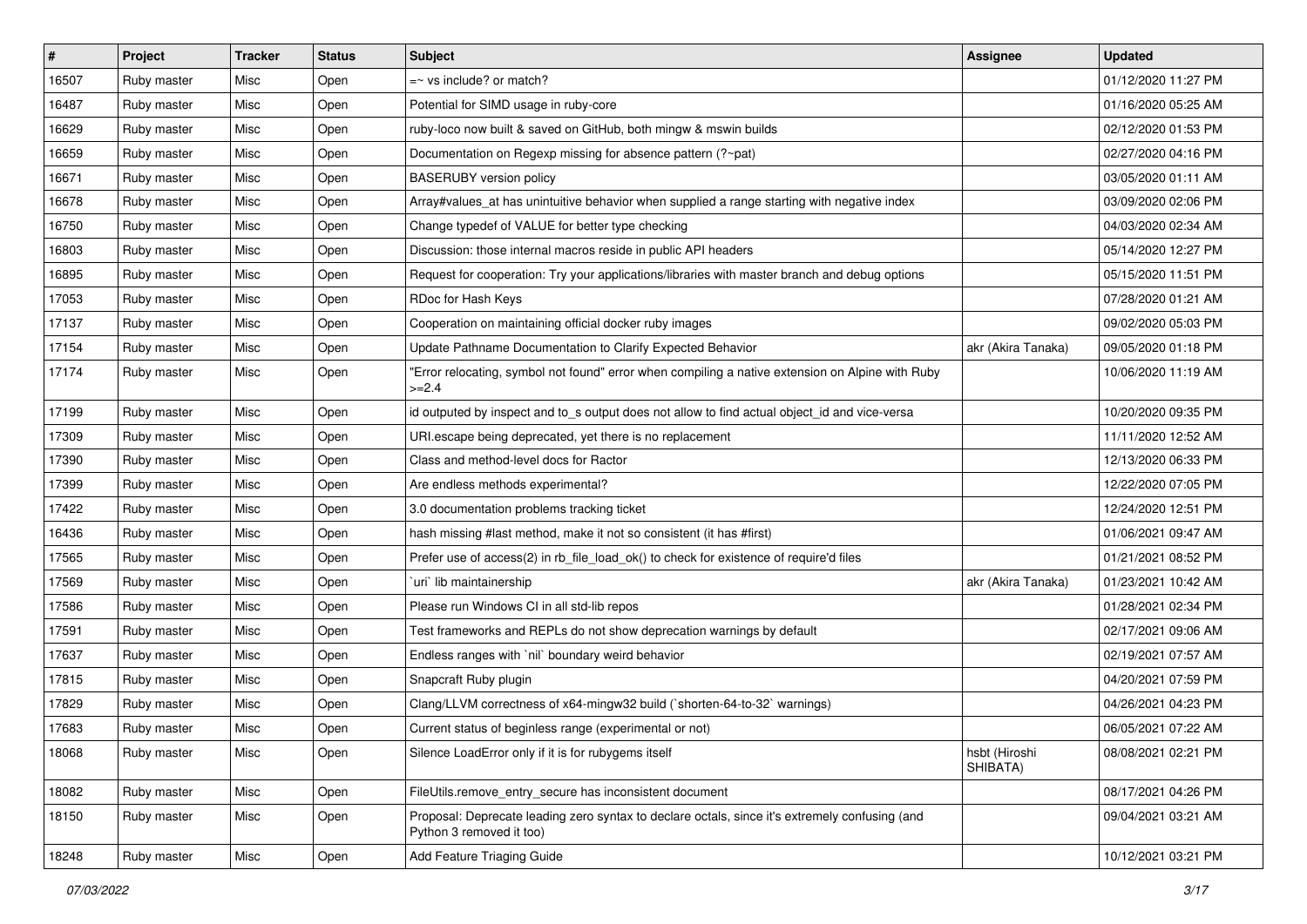| #     | Project     | <b>Tracker</b> | <b>Status</b> | <b>Subject</b>                                                                                                                          | Assignee                                     | <b>Updated</b>      |
|-------|-------------|----------------|---------------|-----------------------------------------------------------------------------------------------------------------------------------------|----------------------------------------------|---------------------|
| 18352 | Ruby master | Misc           | Open          | What is the Hash#grep expected?                                                                                                         |                                              | 11/28/2021 10:39 PM |
| 17502 | Ruby master | Misc           | Open          | C vs Ruby                                                                                                                               | ko1 (Koichi Sasada)                          | 12/02/2021 07:53 PM |
| 18420 | Ruby master | Misc           | Open          | Question about how to handle IO.pipe reader and writer when forking                                                                     |                                              | 12/22/2021 12:04 AM |
| 18404 | Ruby master | Misc           | Open          | 3.1 documentation problems tracking ticket                                                                                              |                                              | 12/24/2021 03:59 PM |
| 18587 | Ruby master | Misc           | Open          | What was the reason behind Ruby choosing SipHash for Hash?                                                                              |                                              | 02/17/2022 12:02 AM |
| 18725 | Ruby master | Misc           | Open          | IO#write and IO#wait writable block for write pipe if read pipe is closed in other thread on<br>OpenBSD                                 |                                              | 04/13/2022 11:20 PM |
| 18726 | Ruby master | Misc           | Open          | CI Error on c99 and c2x                                                                                                                 | shyouhei (Shyouhei<br>Urabe)                 | 04/19/2022 09:05 AM |
| 18761 | Ruby master | Misc           | Open          | provide an example wasm project                                                                                                         | katei (Yuta Saito)                           | 05/23/2022 11:01 AM |
| 18840 | Ruby master | Misc           | Open          | Top-level #using and other methods docs                                                                                                 |                                              | 06/18/2022 07:12 PM |
| 18836 | Ruby master | Misc           | Open          | DevMeeting-2022-07-21                                                                                                                   |                                              | 06/30/2022 03:26 AM |
| 18888 | Ruby master | Misc           | Open          | Migrate ruby-lang.org mail services to Google Domains and Google Workspace                                                              |                                              | 06/30/2022 09:14 PM |
| 18891 | Ruby master | Misc           | Open          | Expand tabs in C code                                                                                                                   |                                              | 07/03/2022 04:28 AM |
| 9136  | Ruby master | Misc           | Assigned      | Deprecated Enumerator.new(object, method) bad for BasicObject                                                                           | zzak (Zachary Scott)                         | 11/23/2013 03:58 AM |
| 13622 | Ruby master | Misc           | Assigned      | Documentation missing                                                                                                                   | stomar (Marcus<br>Stollsteimer)              | 06/03/2017 07:27 AM |
| 10560 | Ruby master | Misc           | Assigned      | confusion between x=x+y, x+=y, x.concat(y) and y.each{ z  x< <z}< td=""><td>zzak (Zachary Scott)</td><td>01/05/2018 09:02 PM</td></z}<> | zzak (Zachary Scott)                         | 01/05/2018 09:02 PM |
| 14917 | Ruby master | Misc           | Assigned      | Add RDoc documents to tar ball                                                                                                          | aycabta (aycabta.)                           | 07/21/2018 09:29 AM |
| 10791 | Ruby master | Misc           | Assigned      | [PATCH 1/1] Remove unnecessary passing value from doc for Observable                                                                    |                                              | 08/10/2018 10:51 AM |
| 15487 | Ruby master | Misc           | Assigned      | Clarify default gems maintanance policy                                                                                                 | hsbt (Hiroshi<br>SHIBATA)                    | 12/30/2018 08:42 PM |
| 16025 | Ruby master | Misc           | Assigned      | 'st_check_for_sizeof_st_index_t' declared as array with a negative size (emscripten)                                                    | nobu (Nobuyoshi<br>Nakada)                   | 07/30/2019 11:20 AM |
| 15806 | Ruby master | Misc           | Assigned      | Explicitly initialise encodings on init to remove branches on encoding lookup                                                           | nobu (Nobuyoshi<br>Nakada)                   | 08/29/2019 04:29 AM |
| 16124 | Ruby master | Misc           | Assigned      | Let the transient heap belong to objspace                                                                                               | ko1 (Koichi Sasada)                          | 11/18/2019 08:48 AM |
| 16630 | Ruby master | Misc           | Assigned      | Deprecate pub/ruby/*snapshot* and use pub/ruby/snapshot/* instead                                                                       | matz (Yukihiro<br>Matsumoto)                 | 02/27/2020 09:52 AM |
| 16747 | Ruby master | Misc           | Assigned      | Repository reorganization request                                                                                                       | nobu (Nobuyoshi<br>Nakada)                   | 05/22/2020 01:30 PM |
| 17376 | Ruby master | Misc           | Assigned      | Reduce number of GitHub Actions                                                                                                         | shyouhei (Shyouhei<br>Urabe)                 | 12/10/2020 11:50 AM |
| 17662 | Ruby master | Misc           | Assigned      | The heredoc pattern used in tests does not syntax highlight correctly in many editors                                                   | nobu (Nobuyoshi<br>Nakada)                   | 06/30/2021 12:54 PM |
| 16805 | Ruby master | Misc           | Assigned      | Coroutine's license is unclear                                                                                                          | ReiOdaira (Rei Odaira)   07/01/2021 10:09 PM |                     |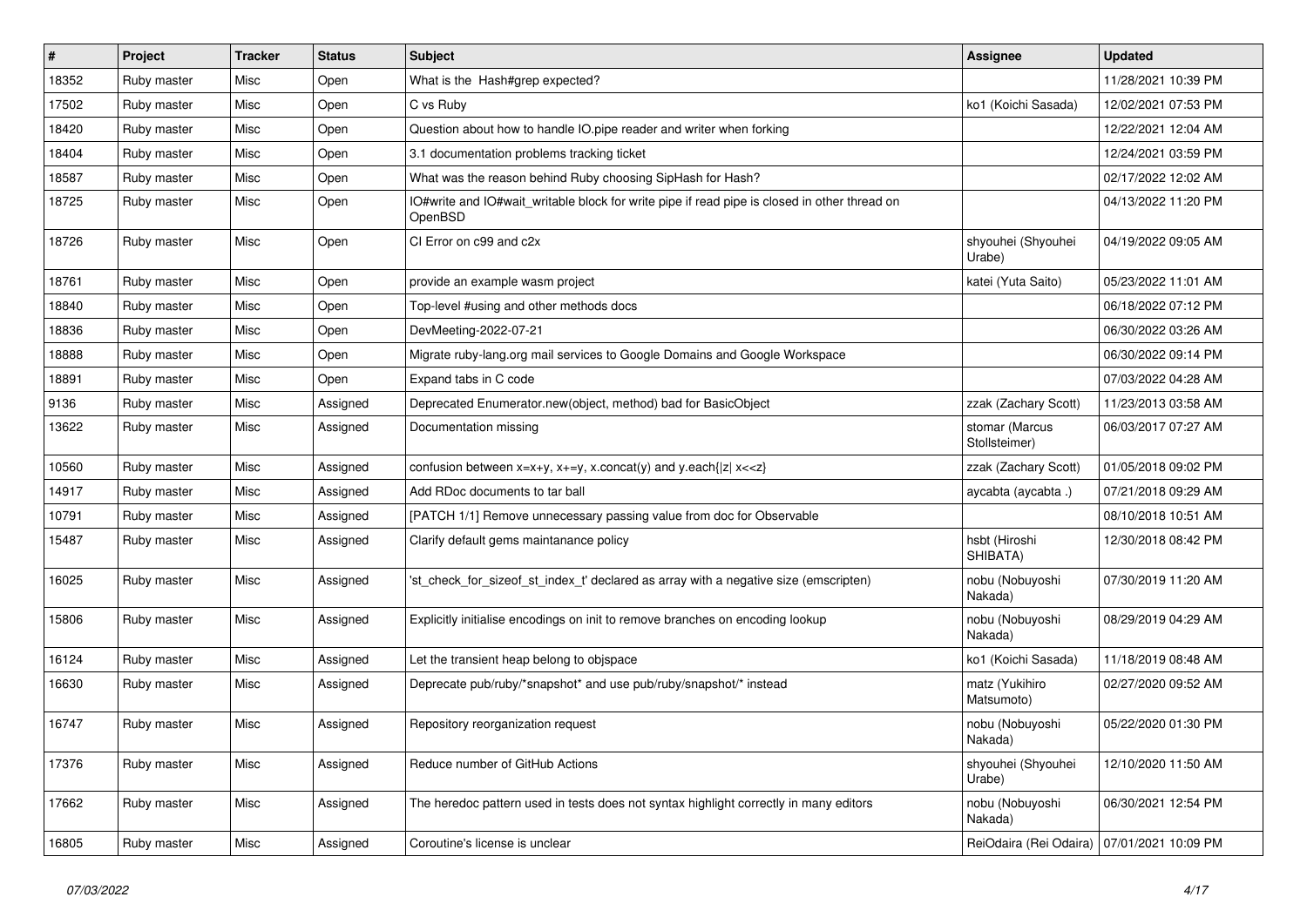| $\vert$ # | Project     | <b>Tracker</b> | <b>Status</b> | <b>Subject</b>                                                                            | <b>Assignee</b>                        | <b>Updated</b>      |
|-----------|-------------|----------------|---------------|-------------------------------------------------------------------------------------------|----------------------------------------|---------------------|
| 17720     | Ruby master | Misc           | Assigned      | Cirrus CI to check non-x86_64 architecture cases by own machines                          | jaruga (Jun Aruga)                     | 09/26/2021 10:24 AM |
| 12911     | Ruby master | Misc           | Assigned      | Translate docs                                                                            |                                        | 11/24/2021 04:52 AM |
| 16512     | Ruby master | Misc           | Assigned      | Improving `www.ruby-lang.org` reference by merging with `rubyreferences.github.io`        | zverok (Victor<br>Shepelev)            | 02/01/2022 12:28 PM |
| 18371     | Ruby master | Misc           | Assigned      | Release branches (release information in general)                                         | naruse (Yui NARUSE)                    | 03/23/2022 10:32 PM |
| 7981      | Ruby master | Feature        | Open          | ruby does not respect --                                                                  |                                        | 02/28/2013 02:49 PM |
| 8184      | Ruby master | Feature        | Open          | Avoid the creation of meaningless ranges (nil, false, true)                               |                                        | 03/29/2013 11:16 PM |
| 8232      | Ruby master | Feature        | Open          | Rudiments of abstract algebra in Ruby                                                     | matz (Yukihiro<br>Matsumoto)           | 04/09/2013 01:47 AM |
| 8223      | Ruby master | Feature        | Open          | Make Matrix more omnivorous.                                                              | marcandre<br>(Marc-Andre<br>Lafortune) | 04/09/2013 03:42 AM |
| 8321      | Ruby master | Feature        | Open          | Ripper: I would like coordinates for keywords                                             |                                        | 05/10/2013 07:01 PM |
| 8404      | Ruby master | Feature        | Open          | virtual, hooked or read only global variabels for ruby only code too                      |                                        | 05/14/2013 09:19 PM |
| 8452      | Ruby master | Feature        | Open          | Kernel#otherwise to rewrite code like (obj    default_obj).do_smth                        |                                        | 05/26/2013 08:41 PM |
| 8449      | Ruby master | Feature        | Open          | Array#ary_plus always returns an array                                                    | nobu (Nobuyoshi<br>Nakada)             | 06/02/2013 04:23 PM |
| 8478      | Ruby master | Feature        | Open          | The hash returned by Enumerable#group_by should have an empty array for its default value | matz (Yukihiro<br>Matsumoto)           | 06/04/2013 03:56 PM |
| 8494      | Ruby master | Feature        | Open          | Safe method for defensive copies. alternative to 'dup'                                    |                                        | 06/05/2013 04:26 PM |
| 8506      | Ruby master | Feature        | Open          | Object#iter_for / Object#to_iter                                                          |                                        | 06/10/2013 05:21 PM |
| 8598      | Ruby master | Feature        | Open          | Expose information whether a timezone offset has been explicitly set on DateTime object   |                                        | 07/03/2013 08:27 PM |
| 8614      | Ruby master | Feature        | Open          | Object#singleton_class with a block                                                       |                                        | 07/12/2013 10:14 AM |
| 8688      | Ruby master | Feature        | Open          | #sprintf should accept strings as keys                                                    |                                        | 07/26/2013 02:33 AM |
| 8714      | Ruby master | Feature        | Open          | Non-interpolated regular expression literal                                               |                                        | 08/02/2013 08:00 PM |
| 8663      | Ruby master | Feature        | Open          | Officialy alias ArgumentError to ArgError                                                 | matz (Yukihiro<br>Matsumoto)           | 08/09/2013 07:42 PM |
| 8786      | Ruby master | Feature        | Open          | Process.clock_gettime(:realtime)                                                          |                                        | 08/15/2013 10:33 PM |
| 8827      | Ruby master | Feature        | Open          | A method that flips the receiver and the first argument                                   |                                        | 08/29/2013 05:59 AM |
| 8862      | Ruby master | Feature        | Open          | getoptlong to accept user-provided commandline                                            |                                        | 09/04/2013 09:53 PM |
| 8967      | Ruby master | Feature        | Open          | add uninclude and unextend method                                                         |                                        | 09/30/2013 02:18 PM |
| 9070      | Ruby master | Feature        | Open          | Introduce `---` as synonym of `end` keyword                                               | matz (Yukihiro<br>Matsumoto)           | 11/02/2013 03:23 AM |
| 9095      | Ruby master | Feature        | Open          | Allow `Symbol#to_proc` to take arguments                                                  |                                        | 11/10/2013 04:25 AM |
| 9111      | Ruby master | Feature        | Open          | Encoding-free String comparison                                                           |                                        | 11/21/2013 04:35 PM |
| 9174      | Ruby master | Feature        | Open          | value receiving block for Hash#has_key?                                                   |                                        | 11/29/2013 06:33 AM |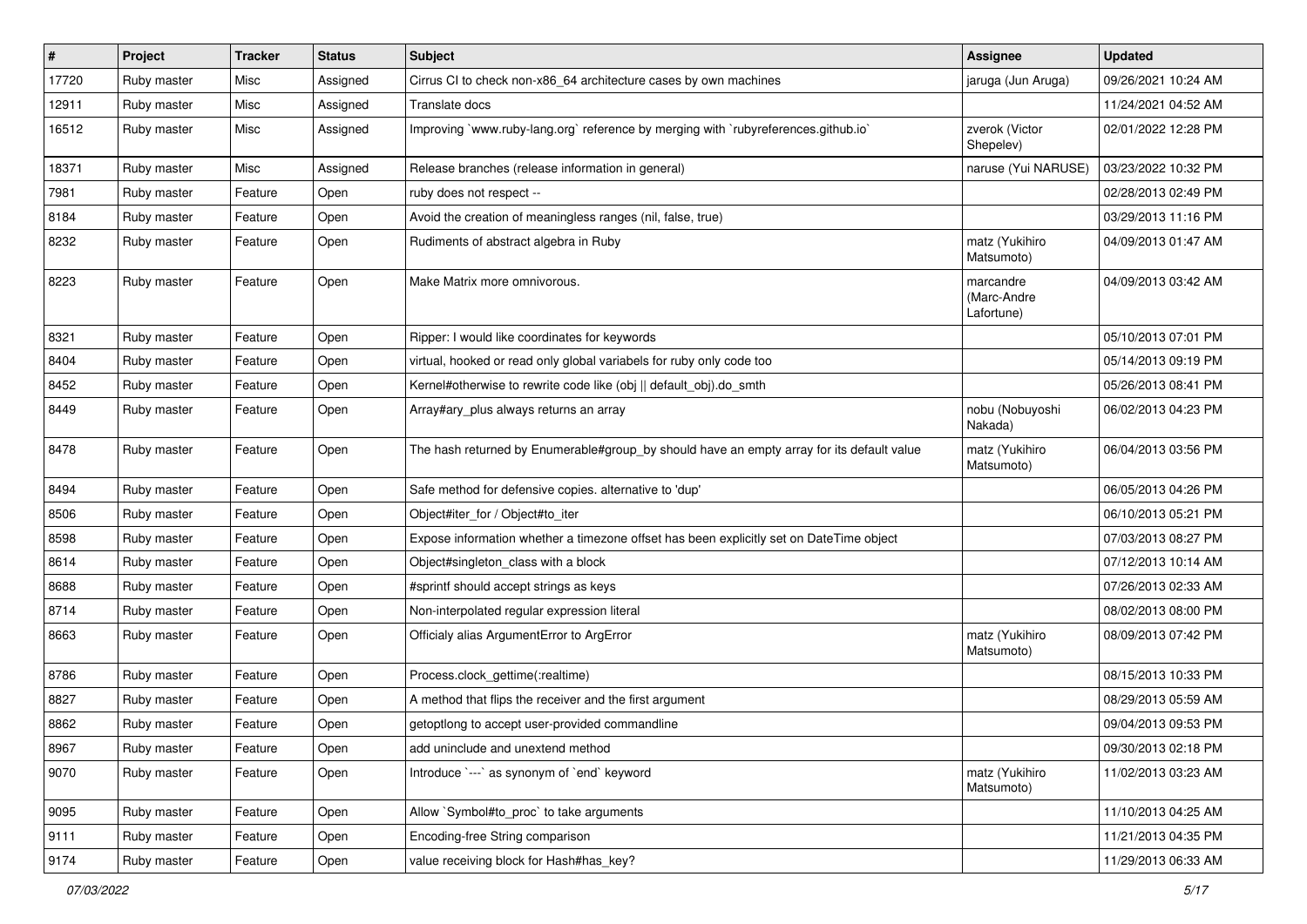| $\vert$ # | Project     | <b>Tracker</b> | <b>Status</b> | Subject                                                                                      | Assignee                     | <b>Updated</b>      |
|-----------|-------------|----------------|---------------|----------------------------------------------------------------------------------------------|------------------------------|---------------------|
| 9260      | Ruby master | Feature        | Open          | make FileUtils.rm_rf raise on errors                                                         |                              | 12/19/2013 12:27 AM |
| 9445      | Ruby master | Feature        | Open          | Support emitting 1.9 Symbol keyword Hash syntax when pretty printing Hashes                  |                              | 01/24/2014 06:01 AM |
| 9522      | Ruby master | Feature        | Open          | Float("NaN"), Float("Infinity")                                                              |                              | 02/16/2014 05:36 AM |
| 9553      | Ruby master | Feature        | Open          | Make argument validation routine of a method an object                                       |                              | 02/22/2014 07:58 AM |
| 9556      | Ruby master | Feature        | Open          | Add HTTP#get block functionality to HTTP.get                                                 |                              | 02/23/2014 05:53 AM |
| 9527      | Ruby master | Feature        | Open          | make Net::HTTP.get_print not only to \$stdout but to an IO as a parameter                    |                              | 02/23/2014 06:04 AM |
| 9585      | Ruby master | Feature        | Open          | Add Object#in? to make ruby easier to read                                                   |                              | 03/15/2014 04:49 PM |
| 9667      | Ruby master | Feature        | Open          | Optimization of FILE and dir                                                                 |                              | 03/25/2014 04:48 AM |
| 9557      | Ruby master | Feature        | Open          | Enumerator#next and Enumerator#peek with argument                                            |                              | 04/11/2014 07:00 PM |
| 9784      | Ruby master | Feature        | Open          | Alias URI#merge to URI#join                                                                  |                              | 04/29/2014 05:42 AM |
| 9807      | Ruby master | Feature        | Open          | String.new with block                                                                        |                              | 05/07/2014 05:54 AM |
| 9853      | Ruby master | Feature        | Open          | Please consider quoted generation of hash like in %h( foo bar bee blaa )                     |                              | 05/19/2014 04:43 PM |
| 9871      | Ruby master | Feature        | Open          | load a ruby library which doesn't have extension                                             |                              | 05/28/2014 10:07 AM |
| 9887      | Ruby master | Feature        | Open          | Add uninclude please                                                                         |                              | 05/31/2014 01:33 PM |
| 9909      | Ruby master | Feature        | Open          | why shouldn't constant lookup check the nesting of module's name                             |                              | 06/07/2014 02:18 AM |
| 9929      | Ruby master | Feature        | Open          | add with default method to Hash                                                              |                              | 06/11/2014 12:08 AM |
| 9953      | Ruby master | Feature        | Open          | set trace func values which could be frozen or symbols                                       |                              | 06/19/2014 10:44 PM |
| 10000     | Ruby master | Feature        | Open          | format width and precision with symbol hash                                                  |                              | 07/01/2014 01:25 AM |
| 10051     | Ruby master | Feature        | Open          | nbsp isn't remove with trim                                                                  |                              | 07/17/2014 08:02 AM |
| 10176     | Ruby master | Feature        | Open          | Document how to perform net/http calls in parallel                                           |                              | 08/27/2014 10:46 PM |
| 10215     | Ruby master | Feature        | Open          | prohibit subclassing for classes without allocator in Ruby                                   |                              | 09/08/2014 07:29 AM |
| 10177     | Ruby master | Feature        | Open          | Hash#has_key? and Hash#has_value? should be deprecated                                       |                              | 09/19/2014 06:01 PM |
| 8366      | Ruby master | Feature        | Open          | Exception.message take time to execute depending on the instance variables                   |                              | 09/22/2014 06:41 AM |
| 10305     | Ruby master | Feature        | Open          | Method for resolving all autoload statements / Add warning on autoload when used with chroot |                              | 09/29/2014 02:05 PM |
| 10308     | Ruby master | Feature        | Open          | Pipes in Ruby                                                                                |                              | 09/30/2014 11:21 PM |
| 10331     | Ruby master | Feature        | Open          | String#to_r to recognize negative denominators                                               |                              | 10/06/2014 02:44 PM |
| 10332     | Ruby master | Feature        | Open          | Rational literal for mixed fractions                                                         |                              | 10/06/2014 02:55 PM |
| 10343     | Ruby master | Feature        | Open          | Postfix notations for 'when' and 'else' inside 'case' statement                              |                              | 10/08/2014 05:25 PM |
| 10366     | Ruby master | Feature        | Open          | New inspection form for rational                                                             |                              | 10/11/2014 12:50 AM |
| 10327     | Ruby master | Feature        | Open          | Bool/False/True module for '==='                                                             |                              | 10/15/2014 02:42 PM |
| 10404     | Ruby master | Feature        | Open          | Allow individual finalizers to be removed with ObjectSpace.undefine finalizer                | matz (Yukihiro<br>Matsumoto) | 10/20/2014 08:14 AM |
| 10425     | Ruby master | Feature        | Open          | A predicate method to tell if a number is near another                                       |                              | 10/26/2014 01:47 AM |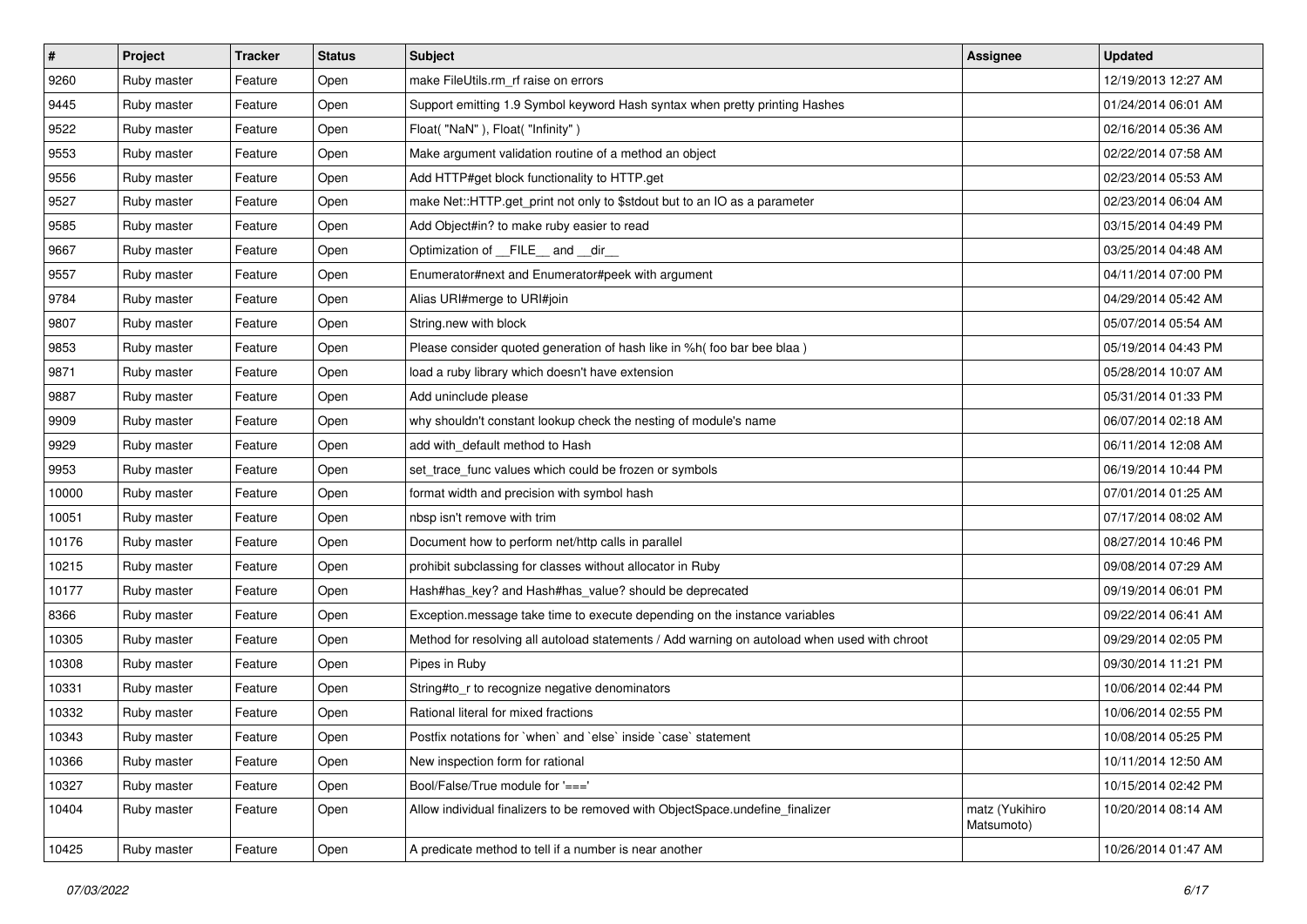| #     | Project     | <b>Tracker</b> | <b>Status</b> | Subject                                                                          | <b>Assignee</b>              | <b>Updated</b>      |
|-------|-------------|----------------|---------------|----------------------------------------------------------------------------------|------------------------------|---------------------|
| 10391 | Ruby master | Feature        | Open          | Provide %eISO-8859-1'string \xAA literal' string literals with explicit encoding |                              | 10/28/2014 10:27 AM |
| 10455 | Ruby master | Feature        | Open          | [PATCH 0/n] Combine interface for creating new matrix                            |                              | 10/29/2014 10:17 PM |
| 10474 | Ruby master | Feature        | Open          | [PATCH 1/1] Refactoring math.c (Combined some macros into one macro)             |                              | 11/10/2014 10:29 PM |
| 10175 | Ruby master | Feature        | Open          | There's no reason to prefer Proc.new over Kernel#proc anymore                    |                              | 11/10/2014 11:07 PM |
| 10386 | Ruby master | Feature        | Open          | [PATCH 3/3] There is little possibility of using m_sqrt at complex.c             |                              | 11/10/2014 11:10 PM |
| 10505 | Ruby master | Feature        | Open          | [PATCH 2/n] DDDDDDDD./Object#eql? with block. (ja/en)                            |                              | 11/13/2014 05:52 PM |
| 10426 | Ruby master | Feature        | Open          | A predicate to express congruence                                                |                              | 11/14/2014 02:11 AM |
| 10552 | Ruby master | Feature        | Open          | [PATCH] Add Enumerable#frequencies and Enumerable#relative_frequencies           |                              | 11/30/2014 11:56 AM |
| 8566  | Ruby master | Feature        | Open          | [PATCH] Allow to configure additional preludes                                   |                              | 12/10/2014 01:13 PM |
| 10589 | Ruby master | Feature        | Open          | [TracePoint API] Make THREAD_{BEGIN, END} events return some context information |                              | 12/11/2014 04:27 PM |
| 10574 | Ruby master | Feature        | Open          | Add String#Ichomp and String.Ichomp!                                             | matz (Yukihiro<br>Matsumoto) | 12/15/2014 04:34 PM |
| 10645 | Ruby master | Feature        | Open          | Consider adding support of .first to MatchData object like MatchData[0]          |                              | 12/25/2014 06:50 AM |
| 10683 | Ruby master | Feature        | Open          | fix inconsistent behavior of Kernel.Hash()                                       |                              | 01/02/2015 06:00 AM |
| 10663 | Ruby master | Feature        | Open          | Consider adding support for String input to File. methods                        |                              | 01/05/2015 12:47 AM |
| 10701 | Ruby master | Feature        | Open          | Class: Array 2 New methods                                                       |                              | 01/08/2015 07:21 AM |
| 10729 | Ruby master | Feature        | Open          | Array method to subtract in place                                                |                              | 01/11/2015 02:29 PM |
| 10728 | Ruby master | Feature        | Open          | Warning for Fixnum#size to use RbConfig::SIZEOF['long']                          |                              | 01/11/2015 04:23 PM |
| 10770 | Ruby master | Feature        | Open          | chr and ord behavior for ill-formed byte sequences and surrogate code points     |                              | 01/22/2015 10:19 AM |
| 10255 | Ruby master | Feature        | Open          | Math.log: check domain of base argument                                          |                              | 01/27/2015 02:32 AM |
| 10726 | Ruby master | Feature        | Open          | [PATCH 4/4] * New methods: Set#power                                             |                              | 01/28/2015 07:48 AM |
| 8564  | Ruby master | Feature        | Open          | Extend Module#attr methods                                                       |                              | 02/05/2015 07:39 PM |
| 10851 | Ruby master | Feature        | Open          | Introduce Regexp#fetch                                                           |                              | 02/13/2015 11:15 AM |
| 10879 | Ruby master | Feature        | Open          | UnboundMethod#to_proc                                                            |                              | 02/21/2015 07:56 PM |
| 10869 | Ruby master | Feature        | Open          | Add support for option to pre-compile Ruby files                                 |                              | 02/23/2015 11:08 AM |
| 10882 | Ruby master | Feature        | Open          | Provide Levenshtein distance implementation as part of stdlib                    |                              | 02/26/2015 03:56 PM |
| 10927 | Ruby master | Feature        | Open          | [PATCH] Add default empty string to string replacements                          |                              | 03/04/2015 10:49 AM |
| 10863 | Ruby master | Feature        | Open          | allow protected class methods to be callable from instance methods               |                              | 04/01/2015 06:11 PM |
| 10152 | Ruby master | Feature        | Open          | String#strip doesn't remove non-breaking space                                   |                              | 04/12/2015 07:36 PM |
| 11122 | Ruby master | Feature        | Open          | exception-free non-blocking Queue/SizedQueue operations                          | matz (Yukihiro<br>Matsumoto) | 05/06/2015 08:53 PM |
| 9725  | Ruby master | Feature        | Open          | Do not inspect NameError target object unless verbose                            |                              | 05/08/2015 02:18 AM |
| 11148 | Ruby master | Feature        | Open          | Add a way to require files, but not raise an exception when the file isn't found |                              | 05/13/2015 05:57 PM |
| 10932 | Ruby master | Feature        | Open          | Enabling allocation tracing as early as possible                                 | ko1 (Koichi Sasada)          | 06/13/2015 07:54 AM |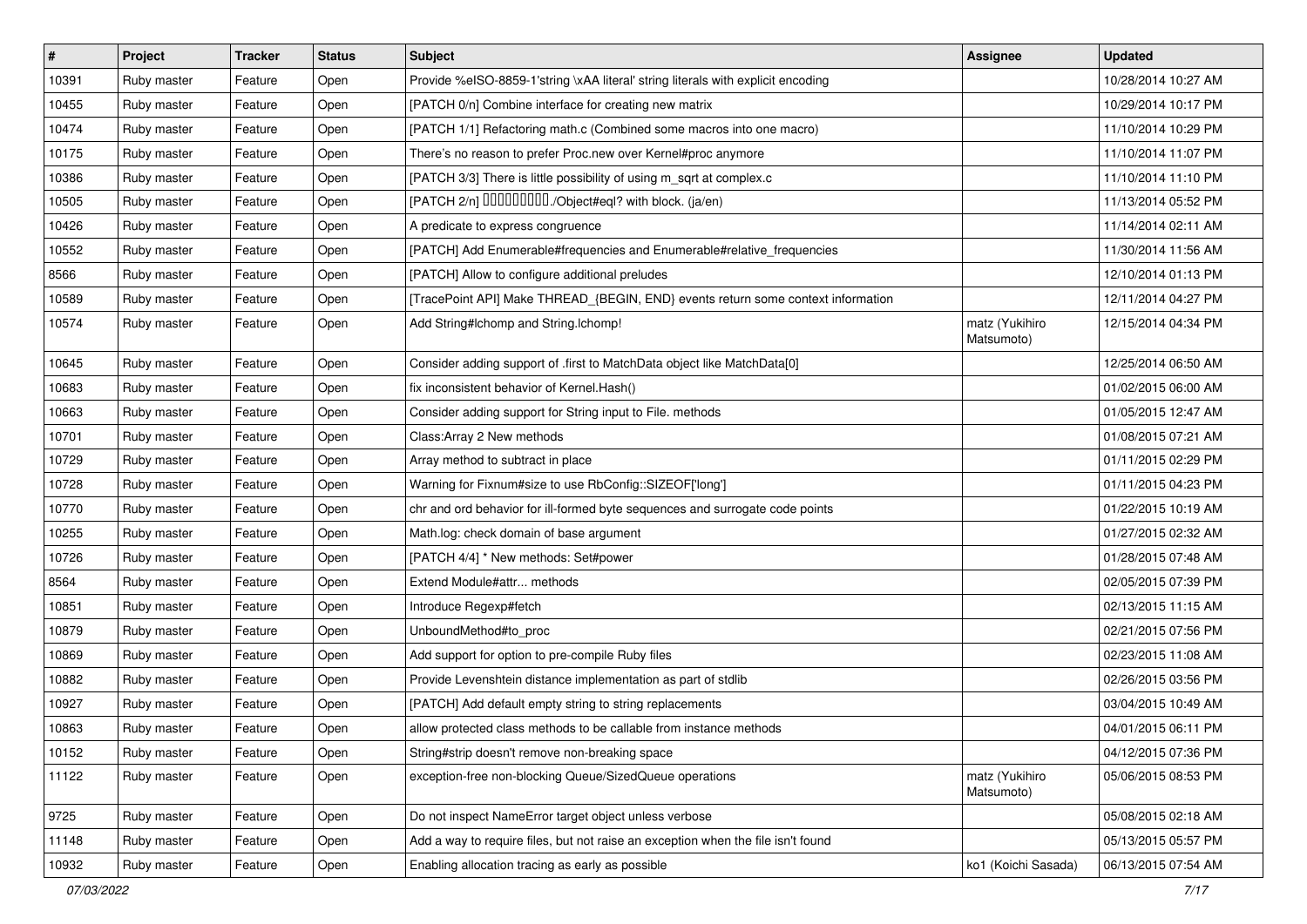| $\pmb{\#}$ | Project     | <b>Tracker</b> | <b>Status</b> | Subject                                                                                                                                    | <b>Assignee</b>              | <b>Updated</b>      |
|------------|-------------|----------------|---------------|--------------------------------------------------------------------------------------------------------------------------------------------|------------------------------|---------------------|
| 11292      | Ruby master | Feature        | Open          | objspace: Dump type of special consts                                                                                                      | tmm1 (Aman Karmani)          | 06/22/2015 04:22 AM |
| 11299      | Ruby master | Feature        | Open          | [PATCH] use Array instead of custom struct for generic ivars                                                                               | normalperson (Eric<br>Wong)  | 06/24/2015 12:38 AM |
| 11305      | Ruby master | Feature        | Open          | [ipaddr] include the IP address in question within the InvalidAddressError exception message                                               |                              | 06/25/2015 04:25 AM |
| 11307      | Ruby master | Feature        | Open          | exception-free non-blocking Queue#pop                                                                                                      | matz (Yukihiro<br>Matsumoto) | 06/25/2015 11:06 PM |
| 11315      | Ruby master | Feature        | Open          | [PATCH] Add Array#^ for parity with other set-like operations.                                                                             |                              | 06/29/2015 05:05 AM |
| 10585      | Ruby master | Feature        | Open          | struct: speedup struct.attr = $v$ for first 10 attributes and struct[:attr] for big structs                                                |                              | 06/30/2015 08:18 PM |
| 11312      | Ruby master | Feature        | Open          | Add Resolv::DNS::Resource::IN::SPF                                                                                                         | akr (Akira Tanaka)           | 07/01/2015 03:26 AM |
| 11309      | Ruby master | Feature        | Open          | Iterator over string matches                                                                                                               |                              | 07/01/2015 08:35 AM |
| 11323      | Ruby master | Feature        | Open          | Documentation update on how uniq works / guarantee of order                                                                                |                              | 07/02/2015 03:34 AM |
| 9918       | Ruby master | Feature        | Open          | Exception#cause should be shown in output and #inspect                                                                                     |                              | 07/13/2015 02:32 PM |
| 11347      | Ruby master | Feature        | Open          | Errors with cause not reported properly to console                                                                                         |                              | 07/15/2015 04:39 PM |
| 10949      | Ruby master | Feature        | Open          | Time is WB unprotected                                                                                                                     |                              | 07/23/2015 05:55 PM |
| 11429      | Ruby master | Feature        | Open          | Local variable assignment via regex $==$                                                                                                   |                              | 08/10/2015 11:26 PM |
| 11390      | Ruby master | Feature        | Open          | Allow symbols starting with numbers                                                                                                        | matz (Yukihiro<br>Matsumoto) | 08/14/2015 05:23 AM |
| 11446      | Ruby master | Feature        | Open          | Possible work around for the requirement to supplying arguments like this: .map(&:method,<br><arguments>)</arguments>                      |                              | 08/14/2015 04:40 PM |
| 11475      | Ruby master | Feature        | Open          | <b>AST</b> transforms                                                                                                                      |                              | 08/21/2015 11:14 AM |
| 8437       | Ruby master | Feature        | Open          | custom operators, unicode                                                                                                                  |                              | 08/30/2015 03:05 AM |
| 11507      | Ruby master | Feature        | Open          | Net::HTTP should use TCP_CORK or TCP_NOPUSH to avoid fragmenting packets                                                                   |                              | 09/04/2015 09:47 AM |
| 10179      | Ruby master | Feature        | Open          | Net::HTTP::Get.new("https://google.com").basic_auth(user_name, password) should throw<br>exception stating the need to set use_ssl to true |                              | 09/13/2015 03:25 AM |
| 9613       | Ruby master | Feature        | Open          | Warn about unsafe ossl ciphers                                                                                                             |                              | 09/13/2015 03:27 AM |
| 10519      | Ruby master | Feature        | Open          | <b>TLS Renegotiation</b>                                                                                                                   |                              | 09/13/2015 03:29 AM |
| 11518      | Ruby master | Feature        | Open          | Queue enhancement - promote! and promote_all!                                                                                              | matz (Yukihiro<br>Matsumoto) | 09/17/2015 08:40 PM |
| 11517      | Ruby master | Feature        | Open          | Queue enhancement - conditional pop                                                                                                        | matz (Yukihiro<br>Matsumoto) | 09/17/2015 09:02 PM |
| 11577      | Ruby master | Feature        | Open          | Add encodeURIComponent compatible API for URI                                                                                              |                              | 10/09/2015 01:40 PM |
| 11583      | Ruby master | Feature        | Open          | Add File#unlink                                                                                                                            |                              | 10/12/2015 05:40 AM |
| 11597      | Ruby master | Feature        | Open          | Add Linux-specific setfsuid(2)/setfsgid(2)                                                                                                 |                              | 10/15/2015 10:08 PM |
| 11415      | Ruby master | Feature        | Open          | autoload with a Proc                                                                                                                       |                              | 10/21/2015 08:38 PM |
| 10181      | Ruby master | Feature        | Open          | New method File.openat()                                                                                                                   |                              | 10/22/2015 12:12 PM |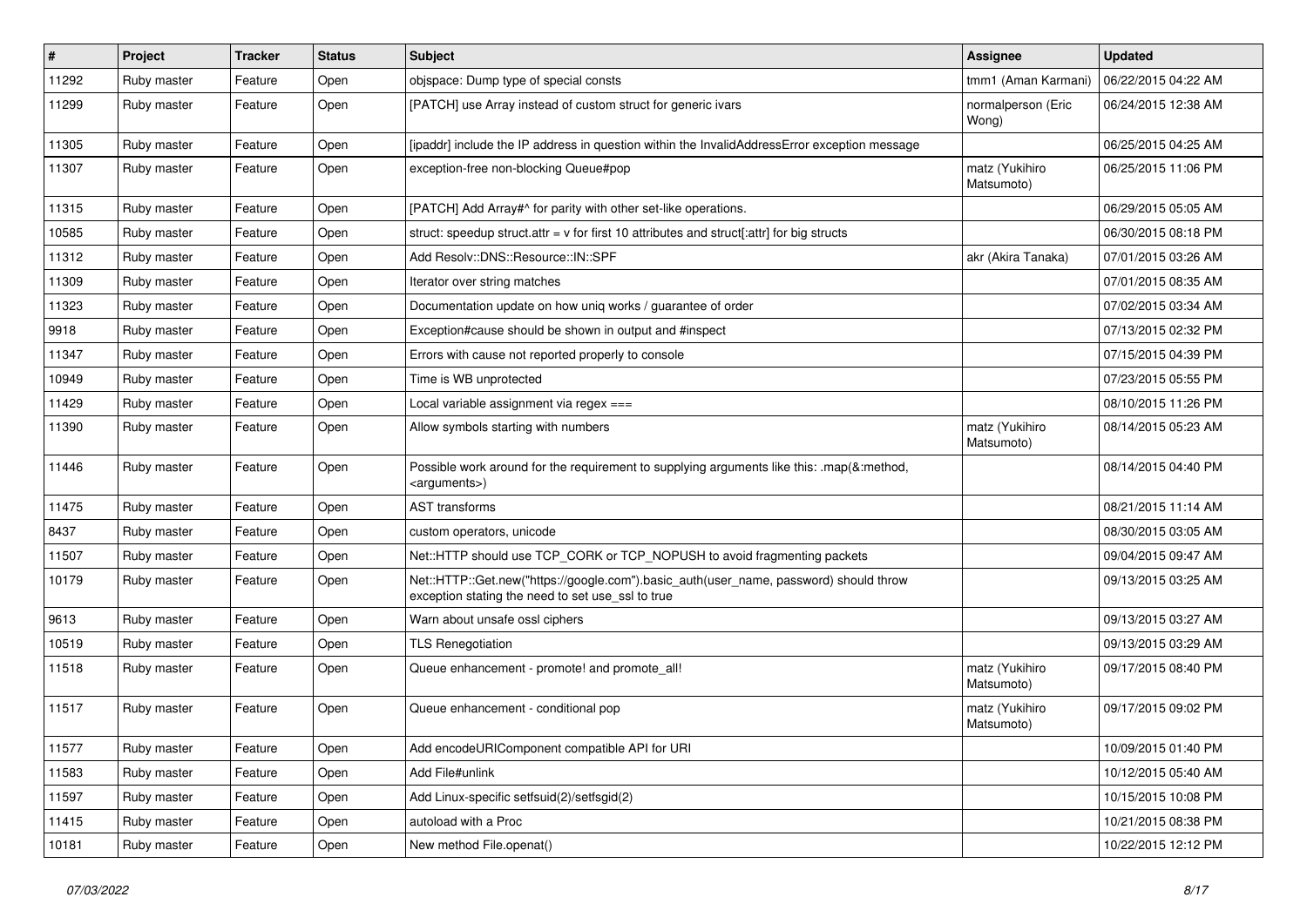| #     | Project     | <b>Tracker</b> | <b>Status</b> | Subject                                                                                      | <b>Assignee</b>              | <b>Updated</b>      |
|-------|-------------|----------------|---------------|----------------------------------------------------------------------------------------------|------------------------------|---------------------|
| 11629 | Ruby master | Feature        | Open          | Implement Enhanced Mail System Status Codes (rfc1893)                                        |                              | 10/28/2015 10:38 AM |
| 11634 | Ruby master | Feature        | Open          | [PATCH] variable.c (rb_global_tbl): convert to id_table                                      |                              | 10/29/2015 08:11 PM |
| 11670 | Ruby master | Feature        | Open          | Show warning to make nested def obsolete                                                     | nobu (Nobuyoshi<br>Nakada)   | 11/09/2015 07:40 AM |
| 11694 | Ruby master | Feature        | Open          | Numeric#nonpositive?, nonnegative?                                                           |                              | 11/16/2015 12:56 AM |
| 11700 | Ruby master | Feature        | Open          | positive flags for reverse lookup to socket                                                  |                              | 11/17/2015 02:48 AM |
| 11710 | Ruby master | Feature        | Open          | [PATCH] Replace Set#merge with Set#merge! and make Set#merge non-mutating.                   | knu (Akinori MUSHA)          | 11/18/2015 07:28 PM |
| 11723 | Ruby master | Feature        | Open          | CGI library should give access to raw request body                                           |                              | 11/20/2015 07:06 PM |
| 11630 | Ruby master | Feature        | Open          | possibility to serialize Proc or Lambda                                                      |                              | 11/23/2015 01:34 PM |
| 11599 | Ruby master | Feature        | Open          | Dump entries of hash in ObjectSpace                                                          | tmm1 (Aman Karmani)          | 11/24/2015 05:52 PM |
| 11588 | Ruby master | Feature        | Open          | Implement structured warnings                                                                |                              | 12/06/2015 08:48 PM |
| 11786 | Ruby master | Feature        | Open          | [PATCH] micro-optimize case dispatch even harder                                             |                              | 12/09/2015 09:58 AM |
| 11781 | Ruby master | Feature        | Open          | Would it be possible to alias .prepend() towards .unshift() for class Array by default?      |                              | 12/09/2015 12:46 PM |
| 11796 | Ruby master | Feature        | Open          | [PATCH] Refactor reduce call get_stat()                                                      |                              | 12/09/2015 02:33 PM |
| 11690 | Ruby master | Feature        | Open          | Update Hash during multiple assignment                                                       |                              | 12/10/2015 12:26 PM |
| 8544  | Ruby master | Feature        | Open          | OpenURI should open 'file://' URIs                                                           |                              | 12/12/2015 04:30 PM |
| 11817 | Ruby master | Feature        | Open          | map.parallel                                                                                 |                              | 12/15/2015 04:28 AM |
| 10251 | Ruby master | Feature        | Open          | URI: Support wildcards (globbing) in no_proxy                                                |                              | 12/16/2015 05:22 AM |
| 10168 | Ruby master | Feature        | Open          | Native Object#inspect method should single quote strings that don't need to be double quoted |                              | 01/01/2016 08:27 PM |
| 11939 | Ruby master | Feature        | Open          | Syntax sugar to apply a method replace a variable                                            |                              | 01/04/2016 09:49 AM |
| 11987 | Ruby master | Feature        | Open          | daemons can't show the backtrace of rb_bug                                                   |                              | 01/13/2016 10:58 AM |
| 11550 | Ruby master | Feature        | Open          | Current behaviour of super() is dangerous in the presence of more than one included modules. |                              | 01/20/2016 08:44 AM |
| 12006 | Ruby master | Feature        | Open          | return IO object from IO#print, IO#puts, IO#close_read, IO#close_write,                      |                              | 01/21/2016 12:42 PM |
| 11100 | Ruby master | Feature        | Open          | Permit multiple captures with String[Regexp, ]                                               |                              | 01/24/2016 08:42 AM |
| 12017 | Ruby master | Feature        | Open          | [PATCH] dedupe string keys from Marshal.load                                                 |                              | 01/25/2016 09:02 AM |
| 11181 | Ruby master | Feature        | Open          | Add a line directive to Ruby                                                                 | matz (Yukihiro<br>Matsumoto) | 01/26/2016 02:04 AM |
| 12023 | Ruby master | Feature        | Open          | Allow ivars to be used as method arguments                                                   |                              | 01/27/2016 09:58 AM |
| 10658 | Ruby master | Feature        | Open          | ThreadGroup local variables                                                                  |                              | 01/28/2016 07:20 AM |
| 11917 | Ruby master | Feature        | Open          | Add Range#length as an alias for size                                                        |                              | 01/30/2016 07:01 AM |
| 12059 | Ruby master | Feature        | Open          | 'Array#single?', 'Hash#single?'                                                              |                              | 02/10/2016 04:02 AM |
| 12041 | Ruby master | Feature        | Open          | Change the initializer of NameError to take a receiver as the third argument                 |                              | 02/12/2016 05:37 AM |
| 12064 | Ruby master | Feature        | Open          | Make creation of enc/unicode/casefold.h automatic again                                      | nobu (Nobuyoshi<br>Nakada)   | 02/12/2016 06:13 AM |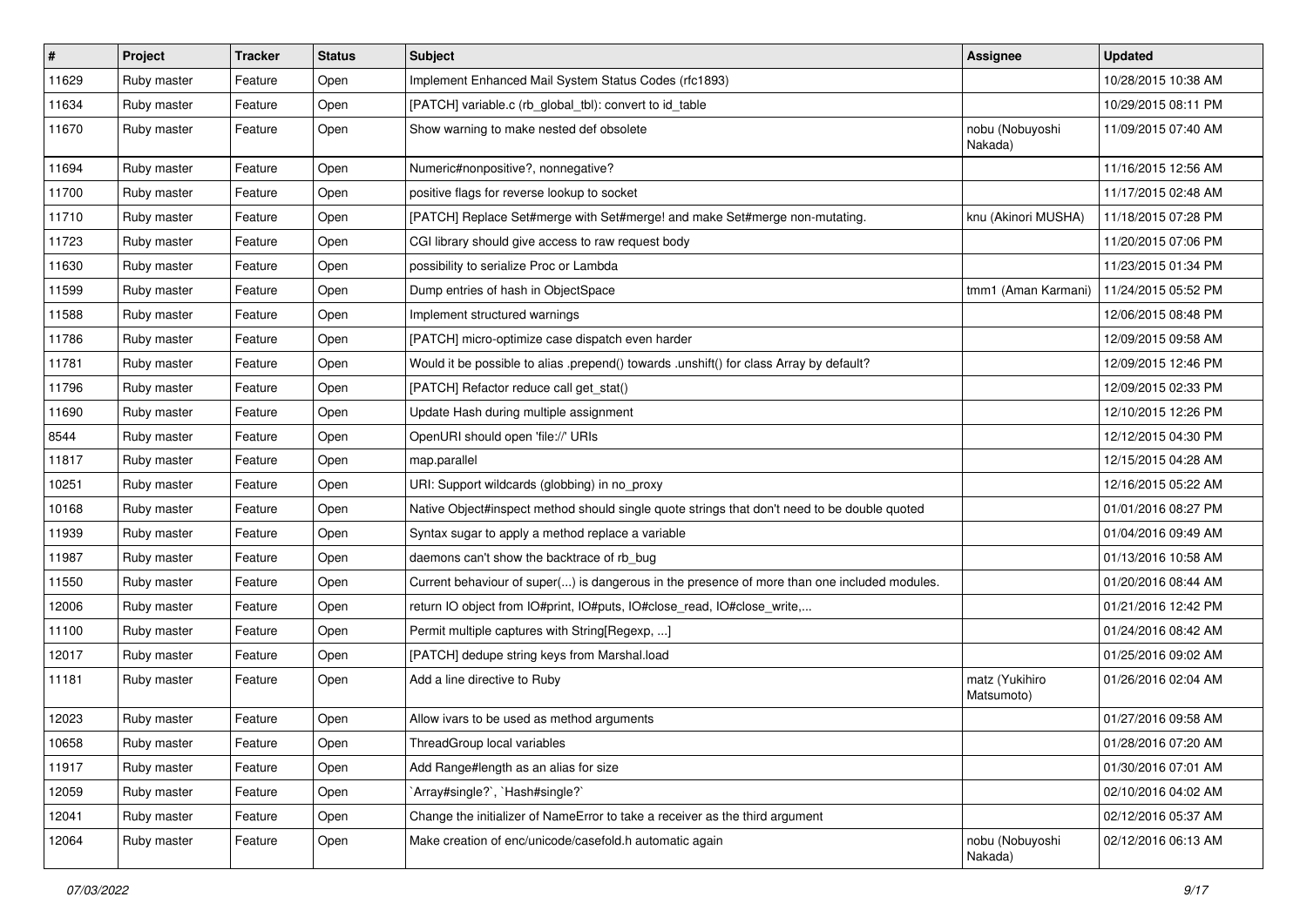| $\vert$ # | Project     | <b>Tracker</b> | <b>Status</b> | <b>Subject</b>                                                                                                                              | <b>Assignee</b>              | <b>Updated</b>      |
|-----------|-------------|----------------|---------------|---------------------------------------------------------------------------------------------------------------------------------------------|------------------------------|---------------------|
| 10793     | Ruby master | Feature        | Open          | Infrastructure/Release-Management: Sign releases                                                                                            |                              | 02/12/2016 09:20 PM |
| 12034     | Ruby master | Feature        | Open          | RegExp does not respect file encoding directive                                                                                             |                              | 02/13/2016 06:41 PM |
| 12083     | Ruby master | Feature        | Open          | \$_ and \$~ by Binding#local_variable_{get,set}                                                                                             |                              | 02/18/2016 04:35 AM |
| 11361     | Ruby master | Feature        | Open          | proposal for easy method to nil-guard for generated variable name.                                                                          |                              | 02/21/2016 12:01 PM |
| 12114     | Ruby master | Feature        | Open          | \$VERBOSE = true is being ignored                                                                                                           |                              | 02/26/2016 02:00 PM |
| 12113     | Ruby master | Feature        | Open          | Global method inside Delegator causes NameError                                                                                             |                              | 03/01/2016 01:58 AM |
| 12110     | Ruby master | Feature        | Open          | Create a method to avoid vacuous truth?                                                                                                     |                              | 03/12/2016 08:01 AM |
| 12165     | Ruby master | Feature        | Open          | Hash#first, Hash#last                                                                                                                       |                              | 03/12/2016 10:55 AM |
| 12141     | Ruby master | Feature        | Open          | send and __send_                                                                                                                            |                              | 03/14/2016 01:32 AM |
| 12129     | Ruby master | Feature        | Open          | syntactic sugar for dynamic method dispatch `object_expression:method_name_expression(1, 2)`                                                |                              | 03/14/2016 01:35 AM |
| 12134     | Ruby master | Feature        | Open          | Comparison between 'true' and 'false'                                                                                                       |                              | 03/15/2016 12:41 PM |
| 12173     | Ruby master | Feature        | Open          | `Time#till now`                                                                                                                             |                              | 03/16/2016 10:19 AM |
| 12094     | Ruby master | Feature        | Open          | parameterized property assignment: $o.prop(arg) = 1$                                                                                        |                              | 03/17/2016 07:05 AM |
| 12116     | Ruby master | Feature        | Open          | Fixnum#divmod`, `Bignum#divmod` with multiple arguments                                                                                     |                              | 03/21/2016 02:00 PM |
| 12214     | Ruby master | Feature        | Open          | Inconsistent behaviour and lack of warnings/errors when referencing duplicated variables                                                    |                              | 03/24/2016 04:58 PM |
| 12211     | Ruby master | Feature        | Open          | introduce Date#first_of_month and Date#last_of_month                                                                                        |                              | 03/26/2016 12:58 AM |
| 12247     | Ruby master | Feature        | Open          | accept multiple arguments at Array#delete                                                                                                   |                              | 04/04/2016 10:16 PM |
| 12262     | Ruby master | Feature        | Open          | Anti-loop                                                                                                                                   |                              | 04/09/2016 05:30 AM |
| 12272     | Ruby master | Feature        | Open          | Accepting HTML entity name in string literal                                                                                                |                              | 04/13/2016 05:16 AM |
| 12080     | Ruby master | Feature        | Open          | Enumerable#first, Array#last with block                                                                                                     |                              | 04/20/2016 03:51 AM |
| 11868     | Ruby master | Feature        | Open          | Proposal for RubyVM::InstructionSequence.compile to return an object containing the syntax error<br>information currently written to STDERR |                              | 04/21/2016 05:49 AM |
| 8206      | Ruby master | Feature        | Open          | Should Ruby core implement String#blank?                                                                                                    |                              | 04/28/2016 02:05 PM |
| 12226     | Ruby master | Feature        | Open          | Dir.home with valid named user raises ArgumentError on Windows                                                                              |                              | 05/08/2016 10:06 AM |
| 12378     | Ruby master | Feature        | Open          | arbitrary size Random.new_seed                                                                                                              |                              | 05/13/2016 04:44 PM |
| 12380     | Ruby master | Feature        | Open          | Struct` as a subclass of `Class`                                                                                                            |                              | 05/14/2016 08:28 AM |
| 12244     | Ruby master | Feature        | Open          | Add a way to `integer - integer % num`                                                                                                      | matz (Yukihiro<br>Matsumoto) | 05/17/2016 06:05 AM |
| 11923     | Ruby master | Feature        | Open          | Put Struct accessors into separate module to allow redefining them in Struct.new's block                                                    |                              | 05/17/2016 06:37 AM |
| 12077     | Ruby master | Feature        | Open          | Consolidate SSLSocket interface with TCPSocket                                                                                              |                              | 05/17/2016 06:37 AM |
| 12403     | Ruby master | Feature        | Open          | Optimise Regexp#match?                                                                                                                      |                              | 05/24/2016 05:54 AM |
| 12435     | Ruby master | Feature        | Open          | Using connect nonblock to open TCP connections in Net::HTTP#connect                                                                         |                              | 06/06/2016 12:42 AM |
| 12482     | Ruby master | Feature        | Open          | ArgumentError.new(nil) should give a better description                                                                                     |                              | 06/16/2016 04:18 AM |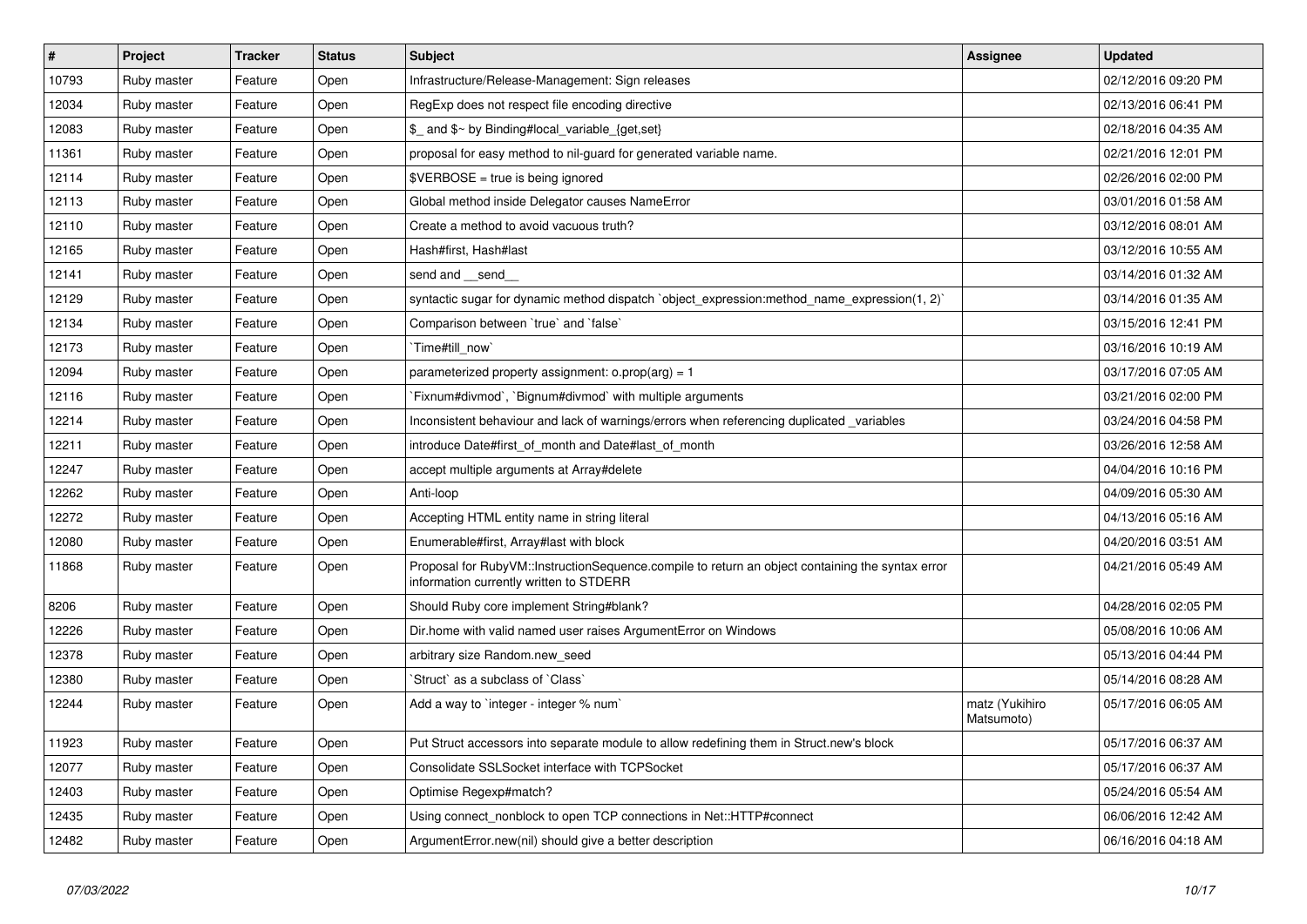| $\vert$ # | Project     | <b>Tracker</b> | <b>Status</b> | <b>Subject</b>                                                                                              | Assignee                     | <b>Updated</b>      |
|-----------|-------------|----------------|---------------|-------------------------------------------------------------------------------------------------------------|------------------------------|---------------------|
| 11735     | Ruby master | Feature        | Open          | Porting String#squish and String#squish! from Ruby on Rails' Active Support                                 | matz (Yukihiro<br>Matsumoto) | 06/24/2016 08:02 AM |
| 12350     | Ruby master | Feature        | Open          | Introduce Array#find! that raises an error if element not found                                             |                              | 07/19/2016 06:20 AM |
| 12334     | Ruby master | Feature        | Open          | Final/Readonly Support for Fields / Instance Variables                                                      |                              | 07/20/2016 01:49 AM |
| 12455     | Ruby master | Feature        | Open          | Add a way for class String to determine whether it has only numbers / digits or not                         |                              | 07/20/2016 03:13 AM |
| 12586     | Ruby master | Feature        | Open          | Hash#sample                                                                                                 |                              | 08/10/2016 04:08 AM |
| 12625     | Ruby master | Feature        | Open          | TypeError.assert, ArgumentError.assert                                                                      |                              | 08/10/2016 04:36 AM |
| 12317     | Ruby master | Feature        | Open          | Name space of a module                                                                                      |                              | 09/04/2016 04:59 PM |
| 12755     | Ruby master | Feature        | Open          | optimize instruction sequence                                                                               |                              | 09/12/2016 07:05 AM |
| 12817     | Ruby master | Feature        | Open          | Consider adding method .sample() on class Hash (if this was not yet proposed)                               |                              | 10/11/2016 12:57 AM |
| 9704      | Ruby master | Feature        | Open          | Refinements as files instead of modules                                                                     | matz (Yukihiro<br>Matsumoto) | 10/11/2016 06:36 PM |
| 12843     | Ruby master | Feature        | Open          | Proposal to add a new method to class File in order to determine the name of the file without any<br>suffix |                              | 10/17/2016 08:56 AM |
| 12858     | Ruby master | Feature        | Open          | Supporting batch-requiring of files in ruby                                                                 |                              | 10/23/2016 08:05 AM |
| 12869     | Ruby master | Feature        | Open          | open-uri's open rejects `BOM' in encoding                                                                   |                              | 10/25/2016 05:06 AM |
| 11428     | Ruby master | Feature        | Open          | system/exec/etc. should to_s their argument to restore Pathname functionality as it was in 1.8              |                              | 11/06/2016 02:17 AM |
| 11665     | Ruby master | Feature        | Open          | Support nested functions for better code organization                                                       |                              | 11/16/2016 03:06 PM |
| 13006     | Ruby master | Feature        | Open          | backtrace of thread killer                                                                                  |                              | 12/06/2016 01:11 AM |
| 13108     | Ruby master | Feature        | Open          | [Doc Request] Explicitly document Range#sum                                                                 |                              | 01/05/2017 11:50 PM |
| 13103     | Ruby master | Feature        | Open          | [PATCH] random.c: use "__NR_" syscall prefix on Linux (instead of "SYS_")                                   |                              | 01/11/2017 10:51 PM |
| 13048     | Ruby master | Feature        | Open          | Better way to do Regexp.new(Regexp.escape("some string"))                                                   |                              | 01/20/2017 04:01 AM |
| 12969     | Ruby master | Feature        | Open          | Allow optional parameter in String#strip and related                                                        |                              | 01/20/2017 08:19 AM |
| 13174     | Ruby master | Feature        | Open          | Smaller id_table on 64bit platform                                                                          |                              | 01/31/2017 02:05 PM |
| 13240     | Ruby master | Feature        | Open          | Change Unicode property implementation in Onigmo from inversion lists to direct lookup                      |                              | 02/22/2017 08:01 AM |
| 13026     | Ruby master | Feature        | Open          | Public singleton methods                                                                                    |                              | 02/22/2017 06:53 PM |
| 12790     | Ruby master | Feature        | Open          | Better inspect for stdlib classes                                                                           |                              | 02/27/2017 08:36 PM |
| 13259     | Ruby master | Feature        | Open          | Kernel#Date                                                                                                 |                              | 02/28/2017 12:09 PM |
| 13314     | Ruby master | Feature        | Open          | dig=                                                                                                        |                              | 03/14/2017 12:55 PM |
| 13095     | Ruby master | Feature        | Open          | [PATCH] io.c (rb_f_syscall): remove deprecation notice                                                      |                              | 03/26/2017 06:21 AM |
| 13263     | Ruby master | Feature        | Open          | Add companion integer nth-root method to recent Integer#isqrt                                               |                              | 04/05/2017 12:49 AM |
| 12573     | Ruby master | Feature        | Open          | Introduce a straightforward way to discover whether a process is running                                    |                              | 04/19/2017 12:05 PM |
| 9116      | Ruby master | Feature        | Open          | String#rsplit missing                                                                                       |                              | 04/27/2017 10:00 AM |
| 13211     | Ruby master | Feature        | Open          | Hash#delete taking a splat                                                                                  |                              | 04/29/2017 08:41 PM |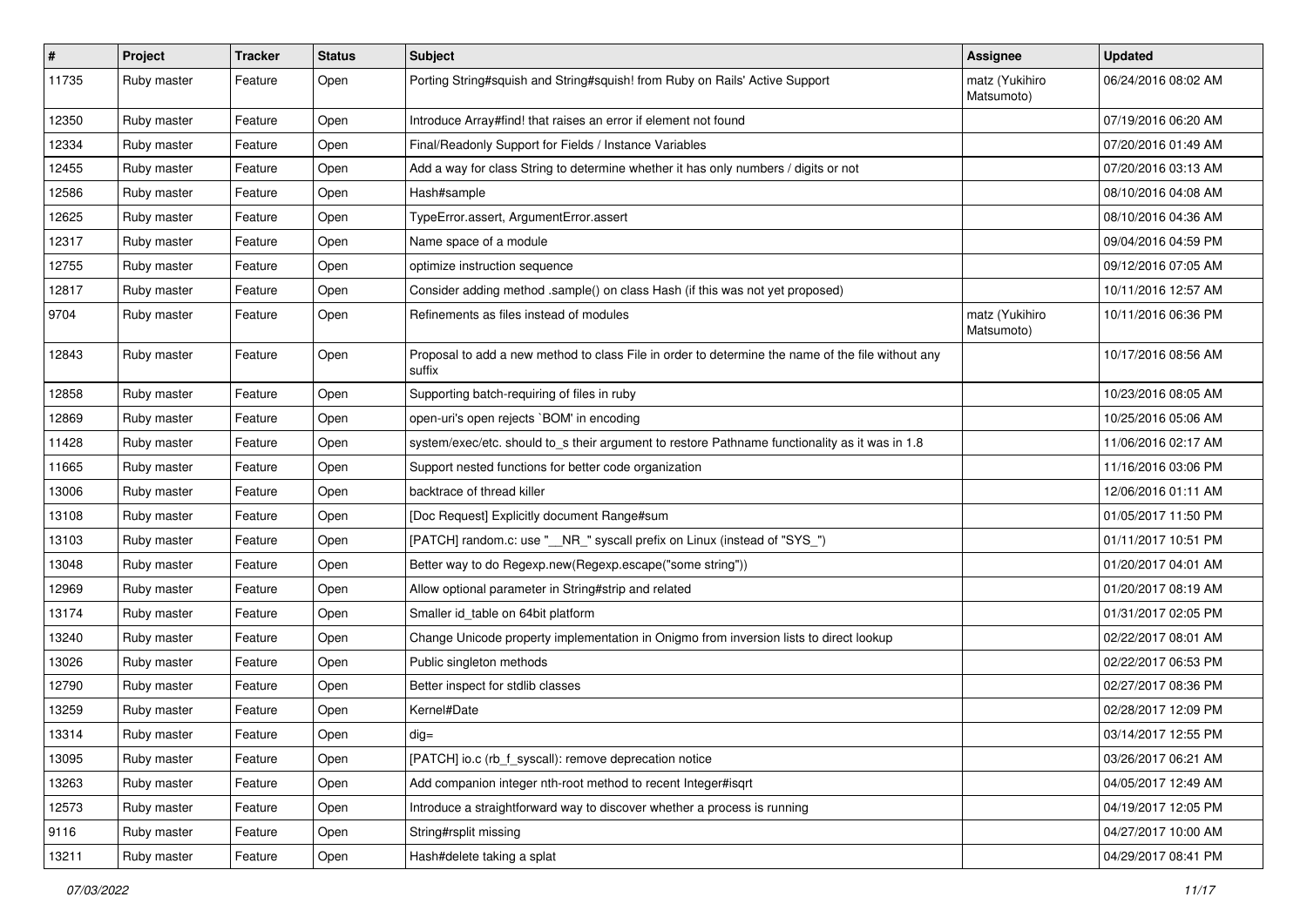| $\vert$ # | Project     | <b>Tracker</b> | <b>Status</b> | <b>Subject</b>                                                                                                        | Assignee                     | <b>Updated</b>      |
|-----------|-------------|----------------|---------------|-----------------------------------------------------------------------------------------------------------------------|------------------------------|---------------------|
| 13333     | Ruby master | Feature        | Open          | block to yield                                                                                                        |                              | 05/19/2017 09:01 AM |
| 13378     | Ruby master | Feature        | Open          | Eliminate 4 of 8 syscalls when requiring file by absolute path                                                        | nobu (Nobuyoshi<br>Nakada)   | 06/16/2017 07:57 AM |
| 13385     | Ruby master | Feature        | Open          | [PATCH] Make Resolv::DNS::Name validation similar to host and dig commands                                            | akr (Akira Tanaka)           | 06/16/2017 08:04 AM |
| 13668     | Ruby master | Feature        | Open          | Show / log test-all skips in CI here or at http://rubyci.org/ ?                                                       |                              | 06/20/2017 03:30 AM |
| 12968     | Ruby master | Feature        | Open          | Allow default value via block for Integer(), Float() and Rational()                                                   |                              | 06/28/2017 05:53 PM |
| 13681     | Ruby master | Feature        | Open          | Ruby digest init fails in FIPS mode when built against OpenSSL ~> 1.0.1                                               |                              | 07/04/2017 05:17 PM |
| 13434     | Ruby master | Feature        | Open          | better method definition in C API                                                                                     |                              | 07/13/2017 07:41 AM |
| 13512     | Ruby master | Feature        | Open          | <b>System Threads</b>                                                                                                 | ko1 (Koichi Sasada)          | 07/14/2017 07:08 AM |
| 13765     | Ruby master | Feature        | Open          | Add Proc#bind                                                                                                         |                              | 07/26/2017 01:31 PM |
| 13805     | Ruby master | Feature        | Open          | Make refinement scoping to be like that of constants                                                                  |                              | 08/13/2017 10:52 PM |
| 13639     | Ruby master | Feature        | Open          | Add "RTMIN" and "RTMAX" to Signal.list                                                                                |                              | 08/31/2017 09:06 AM |
| 13881     | Ruby master | Feature        | Open          | Use getcontext/setcontext on OS X                                                                                     |                              | 09/08/2017 09:13 AM |
| 13245     | Ruby master | Feature        | Open          | [PATCH] reject inter-thread TLS modification                                                                          |                              | 09/12/2017 12:54 PM |
| 13924     | Ruby master | Feature        | Open          | Add headings/hints to RubyVM::InstructionSequence#disasm                                                              |                              | 09/20/2017 01:40 PM |
| 13934     | Ruby master | Feature        | Open          | [Feature request] Being able to set a default encoding other than Unicode on a "per-project" basis                    |                              | 09/25/2017 05:18 AM |
| 13922     | Ruby master | Feature        | Open          | Consider showing warning messages about same-named aliases - either directly or perhaps via the<br>"did you mean gem" |                              | 09/25/2017 12:21 PM |
| 13927     | Ruby master | Feature        | Open          | Integrate module_function as a core language type                                                                     |                              | 09/25/2017 10:30 PM |
| 13395     | Ruby master | Feature        | Open          | Add a method to check for not nil                                                                                     |                              | 09/30/2017 12:53 PM |
| 12648     | Ruby master | Feature        | Open          | Enumerable#sort by` with descending option                                                                            |                              | 10/05/2017 10:24 AM |
| 13936     | Ruby master | Feature        | Open          | Make regular expressions debugable                                                                                    |                              | 10/07/2017 01:25 AM |
| 14025     | Ruby master | Feature        | Open          | #initialize with ivars                                                                                                |                              | 10/19/2017 06:50 AM |
| 13869     | Ruby master | Feature        | Open          | Filter non directories from Dir.glob                                                                                  |                              | 10/20/2017 01:58 AM |
| 14040     | Ruby master | Feature        | Open          | deprecate HTTP.version_1_2                                                                                            |                              | 10/22/2017 09:32 AM |
| 13933     | Ruby master | Feature        | Open          | Add Range#empty?                                                                                                      |                              | 10/25/2017 09:19 AM |
| 10183     | Ruby master | Feature        | Open          | An alternative name for method `class`                                                                                |                              | 10/31/2017 11:42 AM |
| 14077     | Ruby master | Feature        | Open          | Add Encoding::FILESYSTEM and Encoding::LOCALE constants                                                               |                              | 11/03/2017 09:31 PM |
| 14084     | Ruby master | Feature        | Open          | Introduce Enumerator#next?                                                                                            |                              | 11/06/2017 03:28 PM |
| 14079     | Ruby master | Feature        | Open          | Validate argument list without calling method                                                                         |                              | 11/07/2017 03:20 AM |
| 14092     | Ruby master | Feature        | Open          | Add extension key argument to Tempfile                                                                                |                              | 11/08/2017 06:47 PM |
| 12700     | Ruby master | Feature        | Open          | regexg heredoc support                                                                                                |                              | 11/24/2017 12:53 AM |
| 14128     | Ruby master | Feature        | Open          | Introduce Hash#delete default value                                                                                   | matz (Yukihiro<br>Matsumoto) | 11/25/2017 04:41 PM |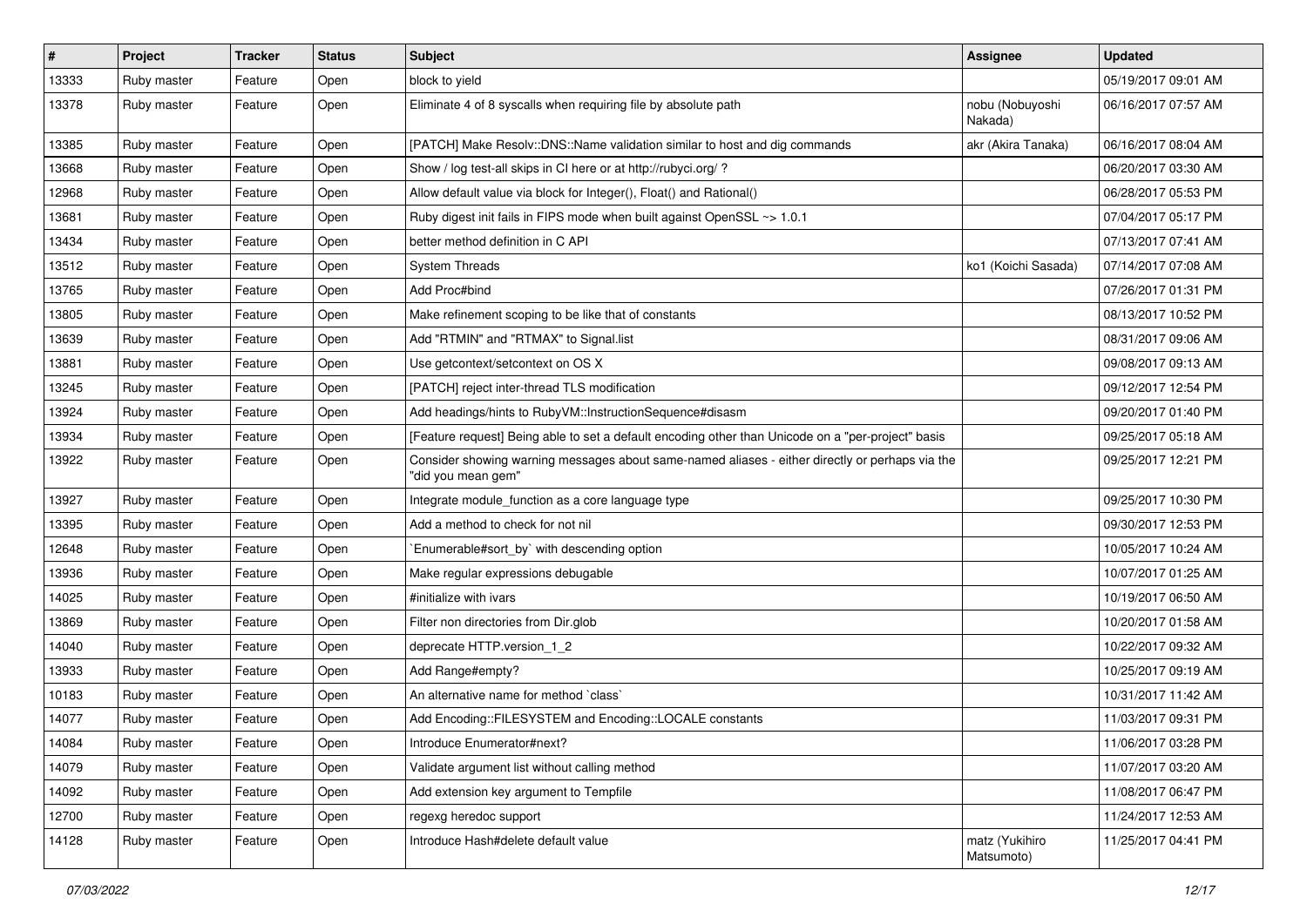| $\sharp$ | Project     | <b>Tracker</b> | <b>Status</b> | <b>Subject</b>                                                                                   | Assignee                          | <b>Updated</b>      |
|----------|-------------|----------------|---------------|--------------------------------------------------------------------------------------------------|-----------------------------------|---------------------|
| 13763    | Ruby master | Feature        | Open          | Trigger "unused variable warning" for unused variables in parameter lists                        |                                   | 11/28/2017 04:49 AM |
| 13696    | Ruby master | Feature        | Open          | Add exchange and noreplace options to File.rename                                                | Glass_saga (Masaki<br>Matsushita) | 12/01/2017 04:34 PM |
| 13124    | Ruby master | Feature        | Open          | Should #puts convert to external encoding?                                                       |                                   | 12/01/2017 06:45 PM |
| 14129    | Ruby master | Feature        | Open          | Feature Request: sockets - add support for recvmmsg                                              |                                   | 12/12/2017 08:35 AM |
| 14052    | Ruby master | Feature        | Open          | Introduce SecureRandom.with chars                                                                |                                   | 12/12/2017 08:59 AM |
| 9992     | Ruby master | Feature        | Open          | Access Modifiers (Internal Interfaces)                                                           |                                   | 12/18/2017 03:04 PM |
| 6641     | Ruby master | Feature        | Open          | Hash.auto constructor                                                                            | matz (Yukihiro<br>Matsumoto)      | 12/25/2017 06:15 PM |
| 6687     | Ruby master | Feature        | Open          | Enumerable#with                                                                                  |                                   | 12/25/2017 06:15 PM |
| 6758     | Ruby master | Feature        | Open          | Object#sequence                                                                                  |                                   | 12/25/2017 06:15 PM |
| 6817     | Ruby master | Feature        | Open          | Partial application                                                                              | matz (Yukihiro<br>Matsumoto)      | 12/25/2017 06:15 PM |
| 7060     | Ruby master | Feature        | Open          | Broaden support for chmod                                                                        |                                   | 12/25/2017 06:15 PM |
| 7082     | Ruby master | Feature        | Open          | Process. kill 0 in windows can return spurious success                                           |                                   | 12/25/2017 06:15 PM |
| 7106     | Ruby master | Feature        | Open          | FileUtils.touch should allow touching the symlink itself rather than the file the link points to |                                   | 12/25/2017 06:15 PM |
| 7149     | Ruby master | Feature        | Open          | Constant magic for everyone.                                                                     | matz (Yukihiro<br>Matsumoto)      | 12/25/2017 06:15 PM |
| 7250     | Ruby master | Feature        | Open          | A mechanism to include at once both instance-level and class-level methods from a module         |                                   | 12/25/2017 06:15 PM |
| 7340     | Ruby master | Feature        | Open          | 'each with' or 'into' alias for 'each with object'                                               |                                   | 12/25/2017 06:15 PM |
| 7341     | Ruby master | Feature        | Open          | Enumerable#associate                                                                             |                                   | 12/25/2017 06:15 PM |
| 7377     | Ruby master | Feature        | Open          | #indetical? as an alias for #equal?                                                              | matz (Yukihiro<br>Matsumoto)      | 12/25/2017 06:15 PM |
| 7384     | Ruby master | Feature        | Open          | Rename #each with object to #each with                                                           |                                   | 12/25/2017 06:15 PM |
| 7444     | Ruby master | Feature        | Open          | Array#product_set                                                                                | matz (Yukihiro<br>Matsumoto)      | 12/25/2017 06:15 PM |
| 7548     | Ruby master | Feature        | Open          | Load and Require Callbacks                                                                       | matz (Yukihiro<br>Matsumoto)      | 12/25/2017 06:15 PM |
| 7604     | Ruby master | Feature        | Open          | Make $==$ comparison operator ability to delegate comparison to an argument                      | matz (Yukihiro<br>Matsumoto)      | 12/25/2017 06:15 PM |
| 7611     | Ruby master | Feature        | Open          | Focal method for all loads/requires                                                              | matz (Yukihiro<br>Matsumoto)      | 12/25/2017 06:15 PM |
| 7614     | Ruby master | Feature        | Open          | alias accessor                                                                                   | matz (Yukihiro<br>Matsumoto)      | 12/25/2017 06:15 PM |
| 7654     | Ruby master | Feature        | Open          | Add optional code block to IO::readlines                                                         | matz (Yukihiro<br>Matsumoto)      | 12/25/2017 06:15 PM |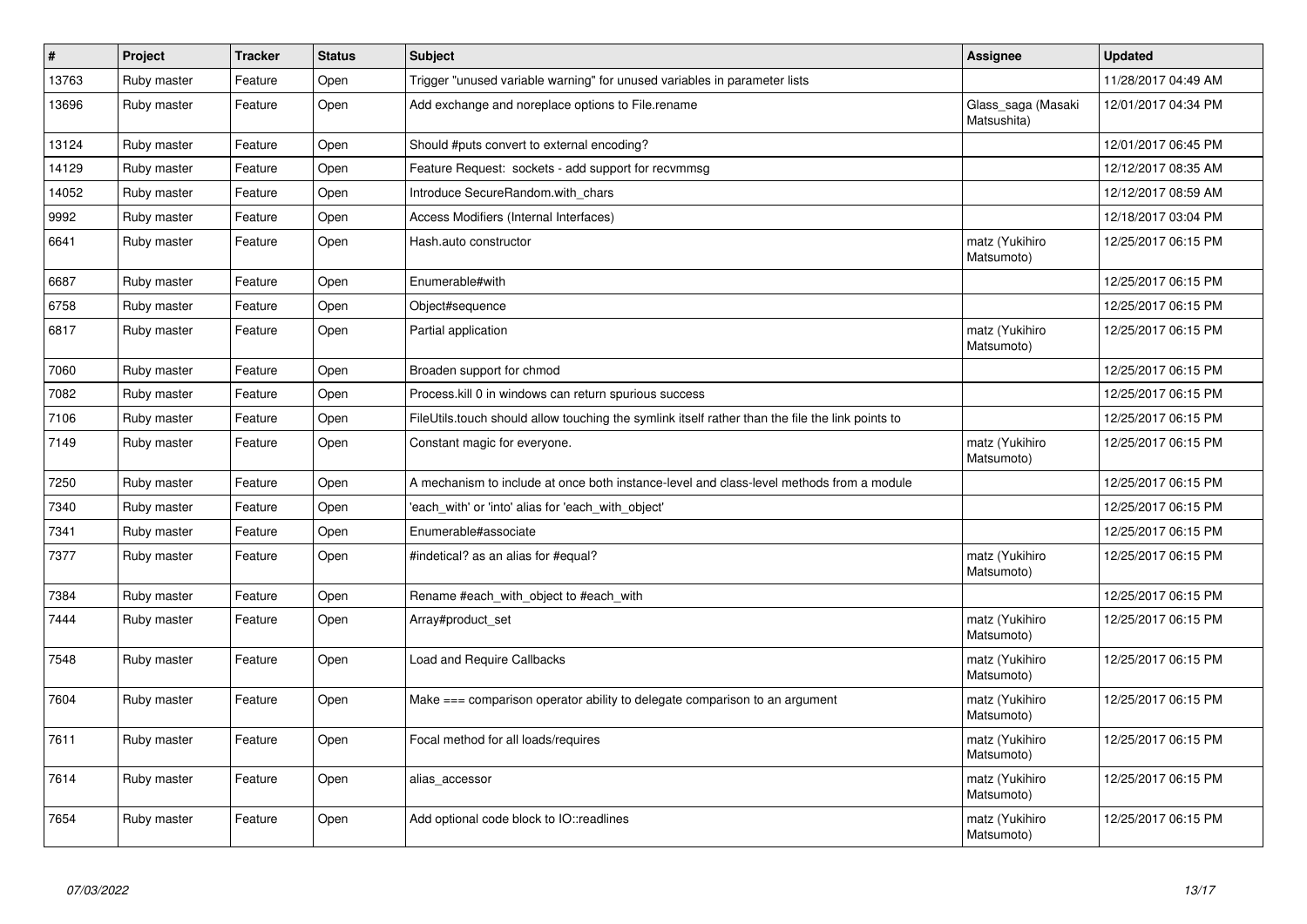| $\pmb{\#}$ | Project     | <b>Tracker</b> | <b>Status</b> | <b>Subject</b>                                                                                    | <b>Assignee</b>                        | <b>Updated</b>      |
|------------|-------------|----------------|---------------|---------------------------------------------------------------------------------------------------|----------------------------------------|---------------------|
| 7657       | Ruby master | Feature        | Open          | Array#& doesn't accept Enumerables                                                                | matz (Yukihiro<br>Matsumoto)           | 12/25/2017 06:15 PM |
| 7704       | Ruby master | Feature        | Open          | Add a list of enabled (experimental) language features.                                           | matz (Yukihiro<br>Matsumoto)           | 12/25/2017 06:15 PM |
| 7708       | Ruby master | Feature        | Open          | support for patches list                                                                          |                                        | 12/25/2017 06:15 PM |
| 7745       | Ruby master | Feature        | Open          | lib/observer.rb: Observers are compared by identity                                               | nobu (Nobuyoshi<br>Nakada)             | 12/25/2017 06:15 PM |
| 7788       | Ruby master | Feature        | Open          | YAML Tag Schema Support                                                                           | tenderlovemaking<br>(Aaron Patterson)  | 12/25/2017 06:15 PM |
| 7795       | Ruby master | Feature        | Open          | Symbol.defined? and/or to_existing_symbol                                                         | matz (Yukihiro<br>Matsumoto)           | 12/25/2017 06:15 PM |
| 7848       | Ruby master | Feature        | Open          | Restore default state for core ruby objects                                                       | matz (Yukihiro<br>Matsumoto)           | 12/25/2017 06:15 PM |
| 7876       | Ruby master | Feature        | Open          | Add method for accessing Class from within Singleton Class                                        | matz (Yukihiro<br>Matsumoto)           | 12/25/2017 06:15 PM |
| 7883       | Ruby master | Feature        | Open          | Add Regex#to_proc                                                                                 | matz (Yukihiro<br>Matsumoto)           | 12/25/2017 06:15 PM |
| 7914       | Ruby master | Feature        | Open          | Case for local class methods                                                                      | matz (Yukihiro<br>Matsumoto)           | 12/25/2017 06:15 PM |
| 8046       | Ruby master | Feature        | Open          | allow Object#extend to take a block                                                               |                                        | 12/25/2017 06:15 PM |
| 8061       | Ruby master | Feature        | Open          | 0000000000000000                                                                                  | matz (Yukihiro<br>Matsumoto)           | 12/25/2017 06:15 PM |
| 8772       | Ruby master | Feature        | Open          | Hash alias # merge, and the case for Hash and Array polymorphism                                  |                                        | 12/25/2017 06:15 PM |
| 14177      | Ruby master | Feature        | Open          | PATCH: File::Stat#dev on Windows                                                                  |                                        | 12/25/2017 06:15 PM |
| 14153      | Ruby master | Feature        | Open          | [PATCH] resurrection of # -*- warn past scope: true -*-                                           |                                        | 12/26/2017 08:53 AM |
| 13890      | Ruby master | Feature        | Open          | Allow a regexp as an argument to 'count', to count more interesting things than single characters |                                        | 12/30/2017 04:37 AM |
| 9145       | Ruby master | Feature        | Open          | Queue#pop(true) return nil if empty instead of raising ThreadError                                |                                        | 01/01/2018 07:41 PM |
| 14276      | Ruby master | Feature        | Open          | Ruby core debugger API                                                                            |                                        | 01/05/2018 07:54 PM |
| 8987       | Ruby master | Feature        | Open          | map/collect extension which handles arguments                                                     |                                        | 01/05/2018 09:00 PM |
| 9043       | Ruby master | Feature        | Open          | Add String#f method as shortcut for #freeze                                                       | matz (Yukihiro<br>Matsumoto)           | 01/05/2018 09:00 PM |
| 9185       | Ruby master | Feature        | Open          | Add alias_class_method or class_alias functionality                                               |                                        | 01/05/2018 09:00 PM |
| 9253       | Ruby master | Feature        | Open          | Regexp named match and case statement                                                             |                                        | 01/05/2018 09:00 PM |
| 9347       | Ruby master | Feature        | Open          | Accept non callable argument to detect                                                            | marcandre<br>(Marc-Andre<br>Lafortune) | 01/05/2018 09:00 PM |
| 9590       | Ruby master | Feature        | Open          | introduce st foreach update and st foreach update check for performance.                          | tarui (Masaya Tarui)                   | 01/05/2018 09:00 PM |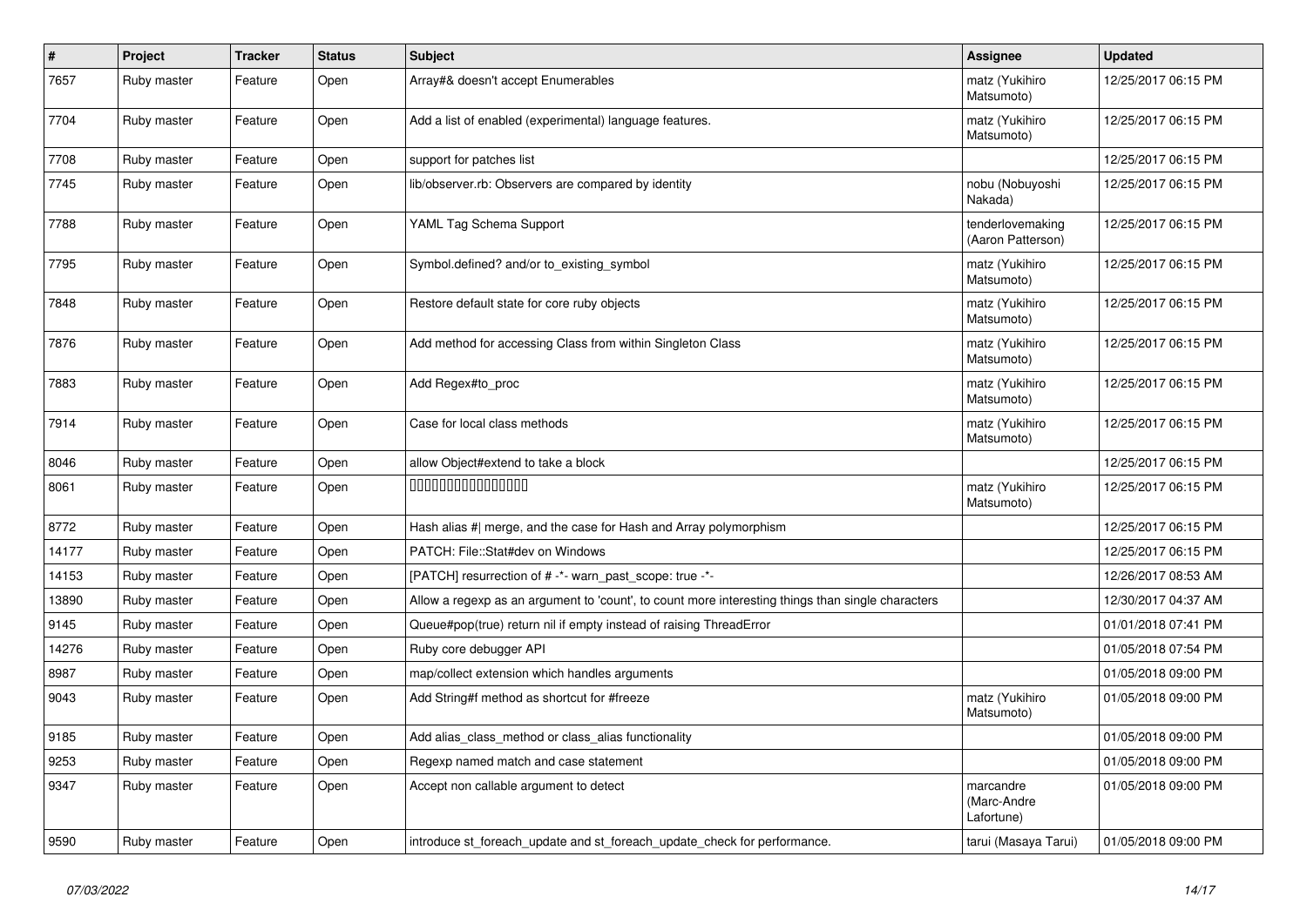| $\sharp$ | Project     | <b>Tracker</b> | <b>Status</b> | Subject                                                                                                                                                                                    | <b>Assignee</b>              | <b>Updated</b>      |
|----------|-------------|----------------|---------------|--------------------------------------------------------------------------------------------------------------------------------------------------------------------------------------------|------------------------------|---------------------|
| 9614     | Ruby master | Feature        | Open          | ordering of non-Hash items which use st_ internally                                                                                                                                        | matz (Yukihiro<br>Matsumoto) | 01/05/2018 09:00 PM |
| 9779     | Ruby master | Feature        | Open          | Add Module#descendents                                                                                                                                                                     |                              | 01/05/2018 09:00 PM |
| 10225    | Ruby master | Feature        | Open          | [PATCH] *math.c: New method Math.normcdf                                                                                                                                                   |                              | 01/05/2018 09:01 PM |
| 10237    | Ruby master | Feature        | Open          | Transform all elements of one Encoding into another Encoding for Array and Hash                                                                                                            |                              | 01/05/2018 09:01 PM |
| 10328    | Ruby master | Feature        | Open          | [PATCH] make OPT_SUPPORT_JOKE a proper VM option                                                                                                                                           | normalperson (Eric<br>Wong)  | 01/05/2018 09:01 PM |
| 10378    | Ruby master | Feature        | Open          | [PATCH 0/3] It's better $(1 + 0i)$ real? return true                                                                                                                                       |                              | 01/05/2018 09:01 PM |
| 10423    | Ruby master | Feature        | Open          | [PATCH] opt_str_lit*: avoid literal string allocations                                                                                                                                     | ko1 (Koichi Sasada)          | 01/05/2018 09:01 PM |
| 10498    | Ruby master | Feature        | Open          | Make `loop` yield a counter                                                                                                                                                                | matz (Yukihiro<br>Matsumoto) | 01/05/2018 09:01 PM |
| 10503    | Ruby master | Feature        | Open          | introduce InvalidPercentEncoding error for failed URI parsing                                                                                                                              |                              | 01/05/2018 09:01 PM |
| 14348    | Ruby master | Feature        | Open          | win32ole: enable using coclass-es with multiple IDispatch implementations                                                                                                                  |                              | 01/10/2018 11:35 AM |
| 14393    | Ruby master | Feature        | Open          | Support sending file descriptors (on local machine) via DRb UNIX                                                                                                                           |                              | 01/24/2018 08:58 PM |
| 14401    | Ruby master | Feature        | Open          | Integer#digits000000000000000                                                                                                                                                              |                              | 01/25/2018 01:13 PM |
| 13697    | Ruby master | Feature        | Open          | [PATCH]: futex based thread primitives                                                                                                                                                     | kosaki (Motohiro<br>KOSAKI)  | 01/28/2018 11:41 PM |
| 14404    | Ruby master | Feature        | Open          | Adding writev support to IO#write_nonblock                                                                                                                                                 |                              | 01/29/2018 12:29 AM |
| 11388    | Ruby master | Feature        | Open          | SMTP Service Extension for Delivery Status Notifications                                                                                                                                   |                              | 02/06/2018 11:37 AM |
| 14411    | Ruby master | Feature        | Open          | URI#secure?                                                                                                                                                                                |                              | 02/11/2018 03:44 PM |
| 12589    | Ruby master | Feature        | Open          | VM performance improvement proposal                                                                                                                                                        |                              | 02/20/2018 05:00 AM |
| 13860    | Ruby master | Feature        | Open          | A proposal for a new, simpler class-method addition to Time - for the time being calling it<br>Time.date() but another name is fine; and the ability to omit '%' tokens as arguments to it |                              | 02/21/2018 12:57 PM |
| 14550    | Ruby master | Feature        | Open          | Support keyword arguments with Date#step                                                                                                                                                   |                              | 02/26/2018 03:58 AM |
| 14555    | Ruby master | Feature        | Open          | OpenStruct performance doesn't have to be slow                                                                                                                                             |                              | 02/27/2018 12:59 AM |
| 14574    | Ruby master | Feature        | Open          | percent literals and binary encoding strings                                                                                                                                               |                              | 03/04/2018 07:38 AM |
| 14564    | Ruby master | Feature        | Open          | dig opposite method                                                                                                                                                                        |                              | 03/07/2018 11:24 PM |
| 14580    | Ruby master | Feature        | Open          | Hash#store accepts a block                                                                                                                                                                 |                              | 03/08/2018 11:59 AM |
| 14593    | Ruby master | Feature        | Open          | Add `Enumerator#concat`                                                                                                                                                                    |                              | 03/08/2018 09:15 PM |
| 14585    | Ruby master | Feature        | Open          | Array#each_pair                                                                                                                                                                            |                              | 03/11/2018 11:38 PM |
| 9049     | Ruby master | Feature        | Open          | Shorthands (a:b, *) for inclusive indexing                                                                                                                                                 |                              | 03/15/2018 12:26 AM |
| 14606    | Ruby master | Feature        | Open          | Change begin-else-end without rescue from warning to syntax error                                                                                                                          |                              | 03/16/2018 01:22 AM |
| 14615    | Ruby master | Feature        | Open          | Consider introducing shortcut to check Net::HTTP response type                                                                                                                             |                              | 03/19/2018 05:43 AM |
| 14618    | Ruby master | Feature        | Open          | Add display width method to String for CLI                                                                                                                                                 |                              | 03/21/2018 04:00 AM |
| 14636    | Ruby master | Feature        | Open          | Hash` has a method for accessing the shortest path towards a certain key                                                                                                                   |                              | 03/28/2018 09:42 AM |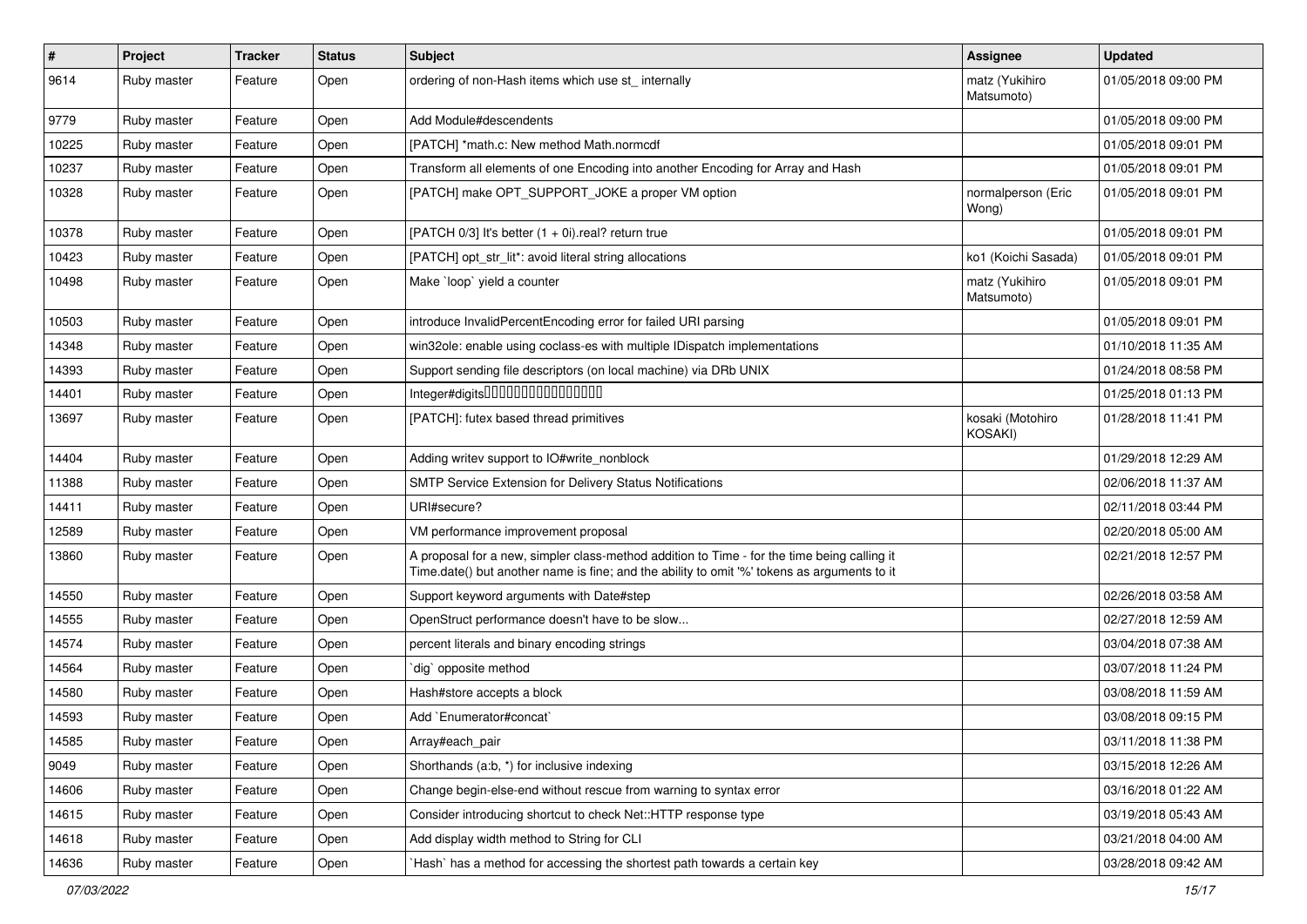| #     | <b>Project</b> | <b>Tracker</b> | <b>Status</b> | Subject                                                                                                                       | <b>Assignee</b>              | <b>Updated</b>      |
|-------|----------------|----------------|---------------|-------------------------------------------------------------------------------------------------------------------------------|------------------------------|---------------------|
| 14625 | Ruby master    | Feature        | Open          | yield_self accepts an argument, calling to_proc                                                                               |                              | 03/30/2018 06:52 AM |
| 14669 | Ruby master    | Feature        | Open          | Regexp does not expose the amount of capture groups.                                                                          |                              | 04/08/2018 11:11 AM |
| 14685 | Ruby master    | Feature        | Open          | IRB doesn't print exception cause                                                                                             |                              | 04/13/2018 03:20 PM |
| 14672 | Ruby master    | Feature        | Open          | Introduce a Date.safe_parse method                                                                                            |                              | 04/18/2018 10:11 AM |
| 14624 | Ruby master    | Feature        | Open          | #{nil} allocates a fresh empty string each time                                                                               |                              | 04/21/2018 11:12 AM |
| 14710 | Ruby master    | Feature        | Open          | I'd like to know from C API that "It has only one reference to Ruby object" to determine whether it is<br>a temporary object. |                              | 04/24/2018 11:28 PM |
| 14771 | Ruby master    | Feature        | Open          | Add method to create DNS resource from data string                                                                            |                              | 05/17/2018 10:43 PM |
| 14723 | Ruby master    | Feature        | Open          | [WIP] sleepy GC                                                                                                               |                              | 05/18/2018 09:13 AM |
| 14758 | Ruby master    | Feature        | Open          | Add a first-class support for isolated bounded packages / modules / contexts                                                  |                              | 05/18/2018 09:13 AM |
| 14724 | Ruby master    | Feature        | Open          | chains of inequalities                                                                                                        | matz (Yukihiro<br>Matsumoto) | 05/19/2018 01:06 AM |
| 14777 | Ruby master    | Feature        | Open          | Add Range#offset?                                                                                                             |                              | 05/19/2018 03:50 PM |
| 14249 | Ruby master    | Feature        | Open          | Remove str[match_str]                                                                                                         |                              | 05/19/2018 06:13 PM |
| 14783 | Ruby master    | Feature        | Open          | String#chars_at / String#bytes_at                                                                                             |                              | 05/24/2018 01:18 PM |
| 14785 | Ruby master    | Feature        | Open          | Parse guard statements like regular conditionals                                                                              |                              | 05/25/2018 05:46 AM |
| 14546 | Ruby master    | Feature        | Open          | Hash#delete!                                                                                                                  | matz (Yukihiro<br>Matsumoto) | 05/30/2018 08:24 PM |
| 14217 | Ruby master    | Feature        | Open          | Expose RUBY_PATCHLEVEL_STR or similar with patch level info for rc/preview as a constant                                      |                              | 06/01/2018 03:00 AM |
| 14801 | Ruby master    | Feature        | Open          | New method 'show_stack' to show Ruby stack(s) when program is running                                                         |                              | 06/01/2018 09:45 AM |
| 14811 | Ruby master    | Feature        | Open          | Dynamically extend Ruby VM stack                                                                                              |                              | 06/05/2018 07:59 AM |
| 14819 | Ruby master    | Feature        | Open          | Efficient cstring to RVALUE typecasting for c extension gems                                                                  |                              | 06/06/2018 09:13 PM |
| 14833 | Ruby master    | Feature        | Open          | Add RubyVM::AST::Node#pretty_print                                                                                            |                              | 06/07/2018 02:56 PM |
| 13733 | Ruby master    | Feature        | Open          | Dump the delegator instead of the delegated object                                                                            |                              | 06/29/2018 05:09 PM |
| 13626 | Ruby master    | Feature        | Open          | Add String#byteslice!                                                                                                         |                              | 07/03/2018 11:07 PM |
| 14896 | Ruby master    | Feature        | Open          | Expose Net::HTTPResponse socket for integration with libraries expecting an IO                                                |                              | 07/04/2018 10:05 PM |
| 13620 | Ruby master    | Feature        | Open          | Simplifying MRI's build system: always make install                                                                           |                              | 07/08/2018 09:41 AM |
| 14904 | Ruby master    | Feature        | Open          | Make it possible to run instance_eval with zero-arguments lambda                                                              |                              | 07/11/2018 05:03 AM |
| 14328 | Ruby master    | Feature        | Open          | SIMD vectorization                                                                                                            |                              | 07/16/2018 05:12 PM |
| 14919 | Ruby master    | Feature        | Open          | Add String#byteinsert                                                                                                         |                              | 07/18/2018 01:29 PM |
| 14925 | Ruby master    | Feature        | Open          | Kernel#assert(expression)                                                                                                     |                              | 07/20/2018 02:39 PM |
| 14859 | Ruby master    | Feature        | Open          | [PATCH] implement Timeout in VM                                                                                               | ko1 (Koichi Sasada)          | 07/22/2018 07:42 AM |
| 14931 | Ruby master    | Feature        | Open          | [DOC] exception keyword argument is not documented in some methods                                                            |                              | 07/22/2018 08:53 AM |
| 14932 | Ruby master    | Feature        | Open          | Dynamically adjust method cache size at runtime                                                                               |                              | 07/22/2018 10:45 PM |